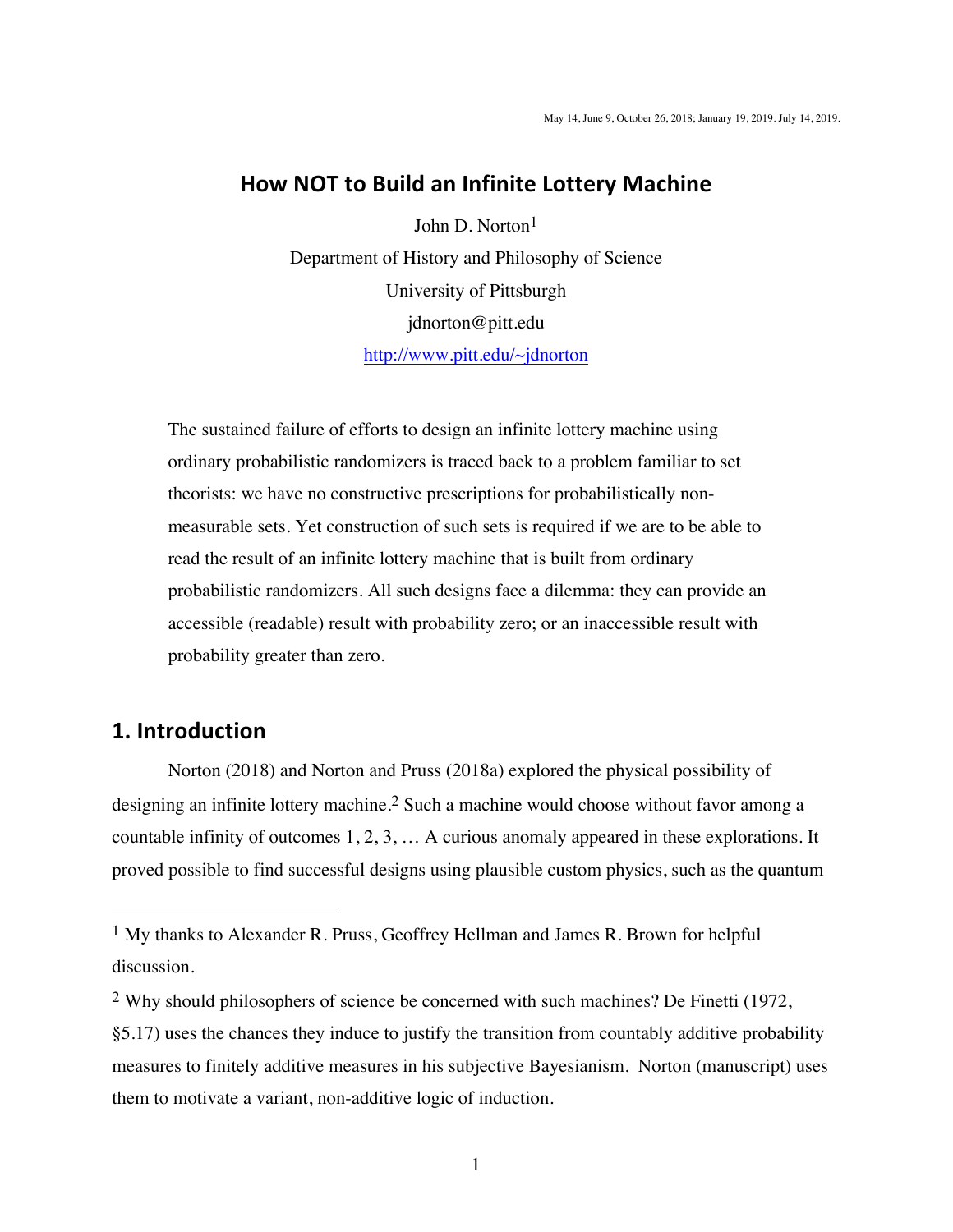randomizer of Norton (2018, §10). However all efforts to devise a machine using familiar probabilistic randomizers failed. The proposals reported in Norton (2018), corrected by Norton and Pruss (2018), were just a representative sample of many tried. Success could not be secured even allowing for quite exotic processes. The best designs that employed familiar probabilistic randomizers operated successfully only with probability zero. The recalcitrant nature of the failure raised the possibility that the obstacle was not merely a lack of imagination in design. Rather its recalcitrance suggested that the failure results from some matter of principle.

The goal of this note is to demonstrate that this is so. In any design, the probabilistic randomizers provide us with a probability space large enough to host the countable infinity of outcomes of the infinite lottery machine that encode "1", "2" and so on. These infinite lottery outcomes must, in a general sense, be equal chance outcomes. If that equality of chances is expressed as an equality of probabilities, then these probabilities must each be zero valued. By countable additivity, it follows that successful operation, that is, the realization of any one of them, is a zero probability event. The escape that allows a non-zero probability of success is to employ probabilistically nonmeasurable outcome sets for the infinite lottery machine.

The failure of the design is now assured by a well-known problem in set theory. If they are required, probabilistically nonmeasurable sets must be assumed to exist, without being displayed constructively. All known examples of nonmeasurable sets are non-constructible in the sense that an explicit definition cannot be provided for them. There is no complete demonstration that this non-constructibility holds universally. There are missing pieces. One is the need to assume the existence of certain exotic cardinal numbers, whose existence is increasingly accepted in the literature. This non-constructibility of known examples has remained unbreached for nearly a century and there is little expectation that this will change. That it reflects a principled impossibility will be assumed below.

This non-constructibility leads to a problem for infinite lottery machines, derived from probabilistic randomizers. To know that the end state resulting from the operation of the machine lies in an outcome set encoding "1" or "2" or so on, we need to be able to specify which are these sets. But if the outcome sets are nonmeasurable, we cannot do it. A fatal tension ensues is the form of a dilemma for probabilistic, infinite lottery machines: these machines cannot both provide a result we can read and also operate successfully. That is:

2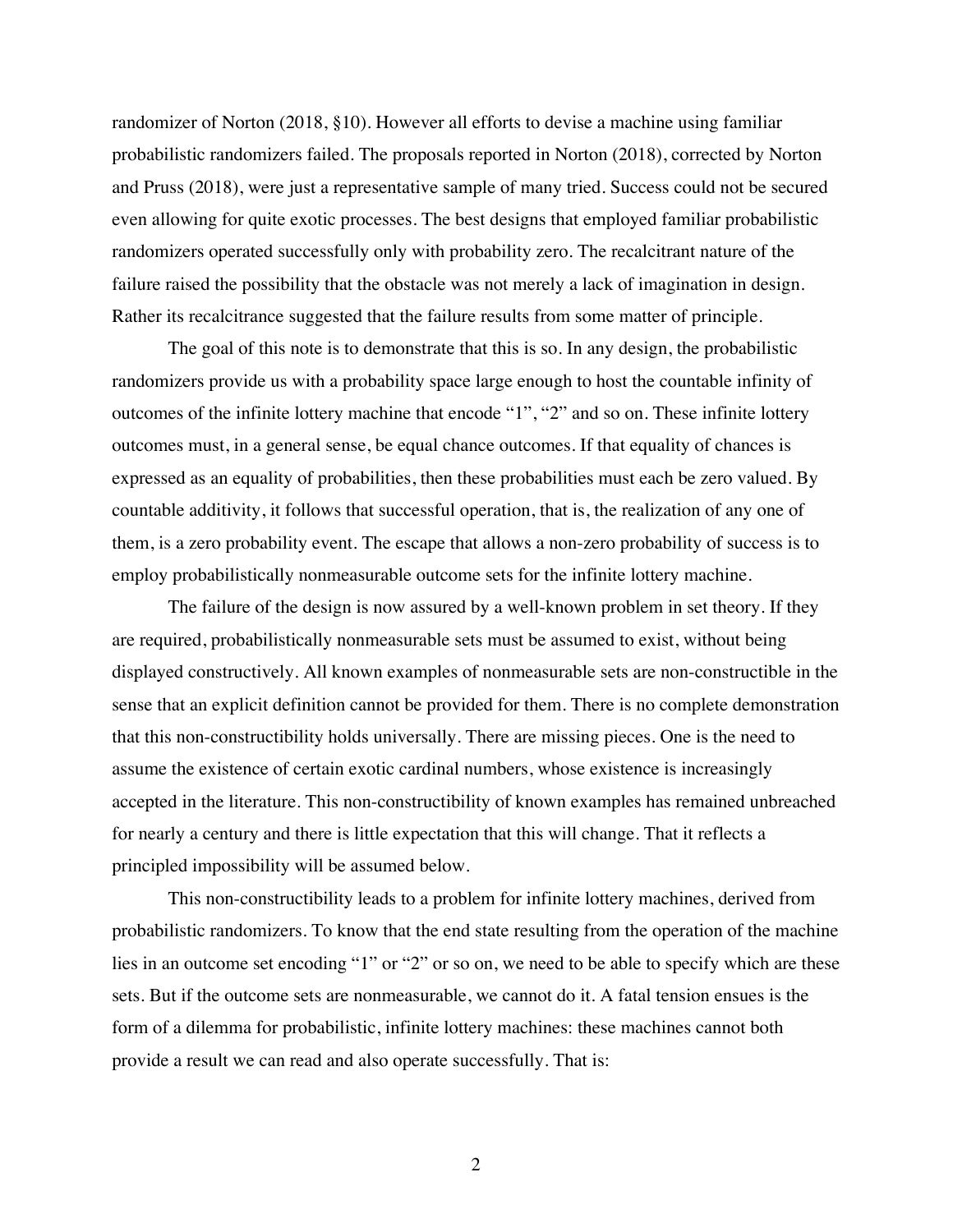- If such an infinite lottery machine employs measurable outcome sets, then they are sets of probability zero and the machine operates successfully only with zero probability.
- If an infinite lottery machine employs nonmeasurable outcome sets, then these outcomes cannot be defined explicitly and the result drawn by the infinite lottery machine is not accessible.

It is a cruel twist, reminiscent of "Catch-22." A design can provide a result that we can read, only if the machine operates successfully with probability zero.

The following section will present a motivating example that illustrates the incompatibility of success and accessibility. Sections 3, 4 and 5 develop a more general characterization of infinite lottery machines based on probabilistic randomizers. It will be sufficient to establish the general incompatibility of success and accessibility. Section 6 presents another illustration of the failure in a different design. Section 7 states conclusions. The analysis only impugns infinite lottery machines derived from probabilistic randomizers. It leaves untouched the possibilities of other designs. The conclusion presents an illustration of a quantum mechanical infinite lottery machine. An appendix provides supporting material for the characterization of Section 4.

In other work (Norton, 2018, §5; manuscript), the chance properties of an infinite lottery are required to conform with a strong invariance condition, "label independence." The analysis here does not impose this strong invariance condition. It relies only on the weaker requirement that each individual lottery outcome "1," "2," "3,"… has the same chance.

## **2. An Illustration: A Spin of a Pointer on a Dial**

#### **2.1 A Design with Probability Zero of Successful Operation**

The main ideas to be developed here appear in the following illustration of a candidate infinite lottery machine, described in Norton (2018, §2.3). It consists of a pointer spun on a dial, such that the pointer will come to rest with a uniform probability distribution over all angles from 0 to  $360^\circ$ . If the pointer halts on a rational angle, then it can be used as an infinite lottery machine. For there are only countably many rational angles and they can be mapped oneone to the natural numbers. The difficulty, however, is that the probability of selecting any particular rational angle *r* out of the infinity of possible angles, rational or real, is zero: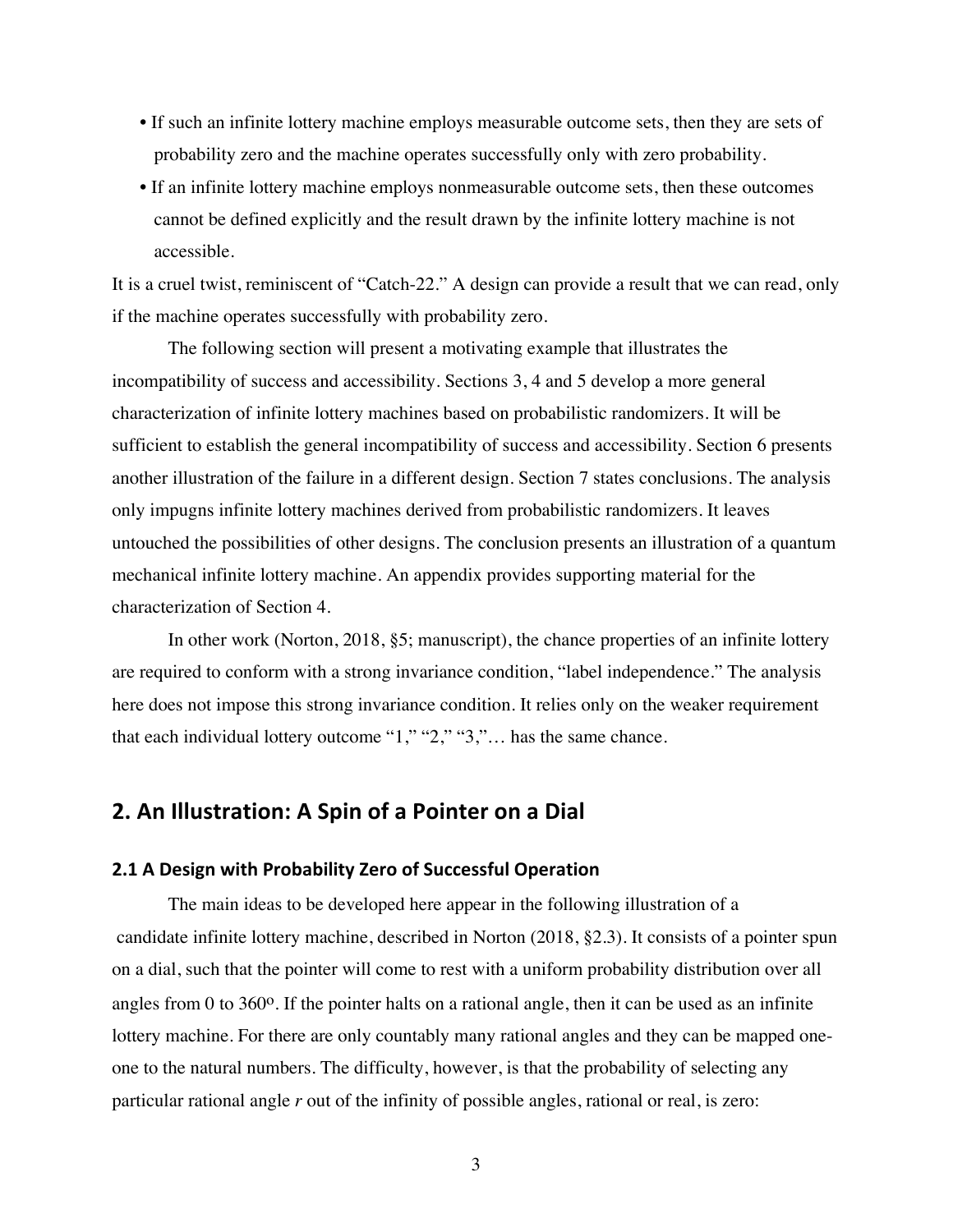$$
P(r) = 0 \tag{1}
$$

Since there is only a countable infinity of rational angles *r*, the probability that any rational angle at all is selected is the sum of a countable infinity of zeros, which is zero.

$$
P(success) = \sum_{0 \le r < 1} P(r) = 0\tag{2}
$$

The pointer will almost always select an irrational angle. That is, the randomizer will operate successfully only with probability zero. For all practical purposes, it does not function.

#### **2.2** The Extended Design: Improving the Probability of Success

The difficulty would seem to be easily solved. We take the infinite lottery outcome sets, that is, those sets of randomizer outcomes to which the lottery outcomes 1, 2, 3, … are associated. We enlarge or extend them to include irrational angles. To each rational angle *r*, we attach some suitable set of irrational angles *extend*(*r*), such that the sets *extend*(*r*) partition the set of all angles. Then each spin of the pointer must halt in one of these sets *extend*(*r*). The associated rational *r* is then read off as the result of the infinite lottery machine. This extended design will always succeed, for every angle must belong to just one of the infinite lottery outcome sets, *extend*(*r*).

A concern is that we cannot assign any definite probability to each outcome set,  $extend(r)$ . For if we assign zero probability to each set, then the probability of successful operation is zero, as (1) and (2) show. We would now also contradict the normalization of the probability distribution to unity. If we assign a probability greater than zero, say  $\varepsilon > 0$ , no matter how small:

$$
P(\text{extend}(r)) = \varepsilon > 0\tag{3}
$$

then the sum of only finitely many of these probabilities will exceed one, in contradiction with the normalization of the probability distribution to unity. Choose any natural number  $N > 1/\varepsilon$ . Summing over *N* infinite lottery outcomes yields

$$
\sum_{N} P(\text{extend}(r)) > \varepsilon. (1/\varepsilon) = 1 \tag{4}
$$

We are caught in a dilemma:

*Probability assignment dilemma*: the probability of each infinite lottery outcome is either zero or non-zero. In both cases, if the outcome sets partition the outcome space, the normalization to unity of the probability distribution is contradicted.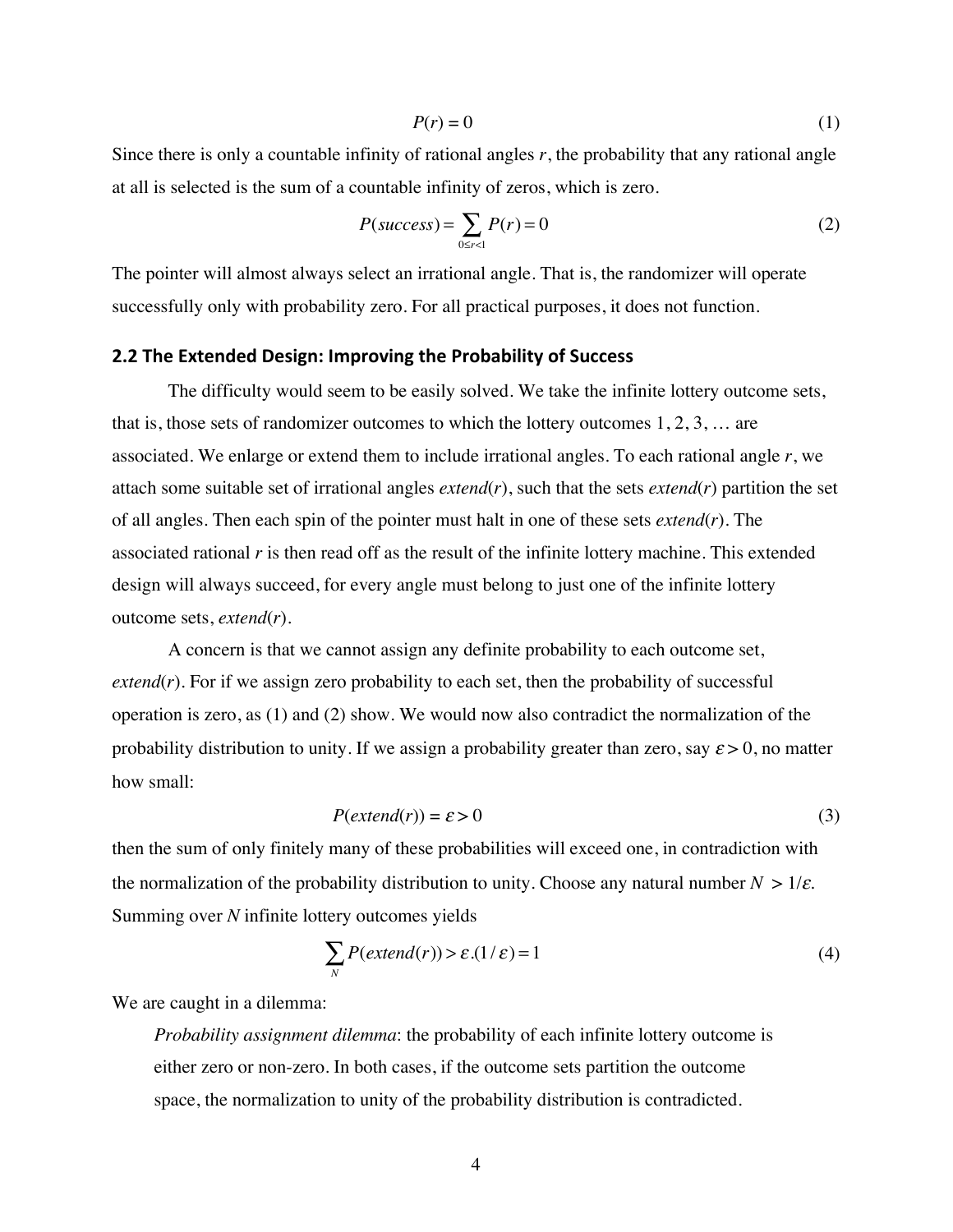What follows will provide an escape from dilemma.

#### **2.3 Extension by Vitali Sets**

A simple scheme for this extension is provided by the Vitali sets. To implement the scheme, we take the angles from 0 to  $360^{\circ}$  and rescale them to 0 to 1.<sup>3</sup> We partition the set of angles into equivalence classes, such that two angles belong to the same equivalence class just if they differ by a rational angle. That is, angles *x* and *y* are in the same equivalence class, just if *y*  $= x \oplus r$ , where *r* is a rational angle. (Addition " $\oplus$ " is modulus 1 addition, so all angles *x*, *y* remain constrained as  $0 \le x, y < 1$ .) Writing "[x]" for the equivalence class that contains x, we can give the formal definition:

 $[x] = \{y \mid \text{there is a rational } r \text{ such that } y = x \oplus r\}$ 

All the rational angles form one such equivalence class, [0]. Irrational angles form other equivalence classes such as  $[1/e]$  and  $[1/\sqrt{2}]$ .

A Vitali set is formed as the set assembled from the following selections:

*Choice*: select just one angle from each of these equivalence classes [*x*]. Just how this selection is made will prove to be the essential point, to which we will return shortly. Call *Vit*(0) a Vitali set formed under some selection that contains the rational angle 0. We can generate another Vitali set from this first Vitali set merely by adding a rational angle *r*, modulo 1, for some  $0 \le r < 1$ , to each element of *Vit*(0). Call this new set *Vit(r)*. Each real angle *r* in  $0 \le r < 1$  defines a distinct Vitali set.<sup>4</sup>

Since the collection of Vitali sets *Vit*(*r*) partitions the full set of angles, we can effect the extension envisaged by setting *extend*(*r*) =  $Vit(r)$ , for all  $0 \le r < 1$ . A key property of the Vitali sets is that, by construction, they are invariant under a rotation by any rational angle. That is, any Vitali set *Vit*(*r*) can be mapped to any other Vitali set *Vit*(*s*) by a rotation through the angle *s*-*r*. The probability distribution that governs the spins is also invariant under these rotations. If a subset of angles has probability *p*, then any subset produced by rotating that original subset by

 $\overline{a}$ 

 $3$  To avoid duplication with 0, 360 $\degree$  and 1 are excluded.

<sup>&</sup>lt;sup>4</sup> For otherwise if there were two such rationals *r* and *s* such that  $Vit(r) = Vit(s)$ , then the set would contain two distinct rationals *r* and *s* drawn from [0], contrary to the definition of a Vitali set.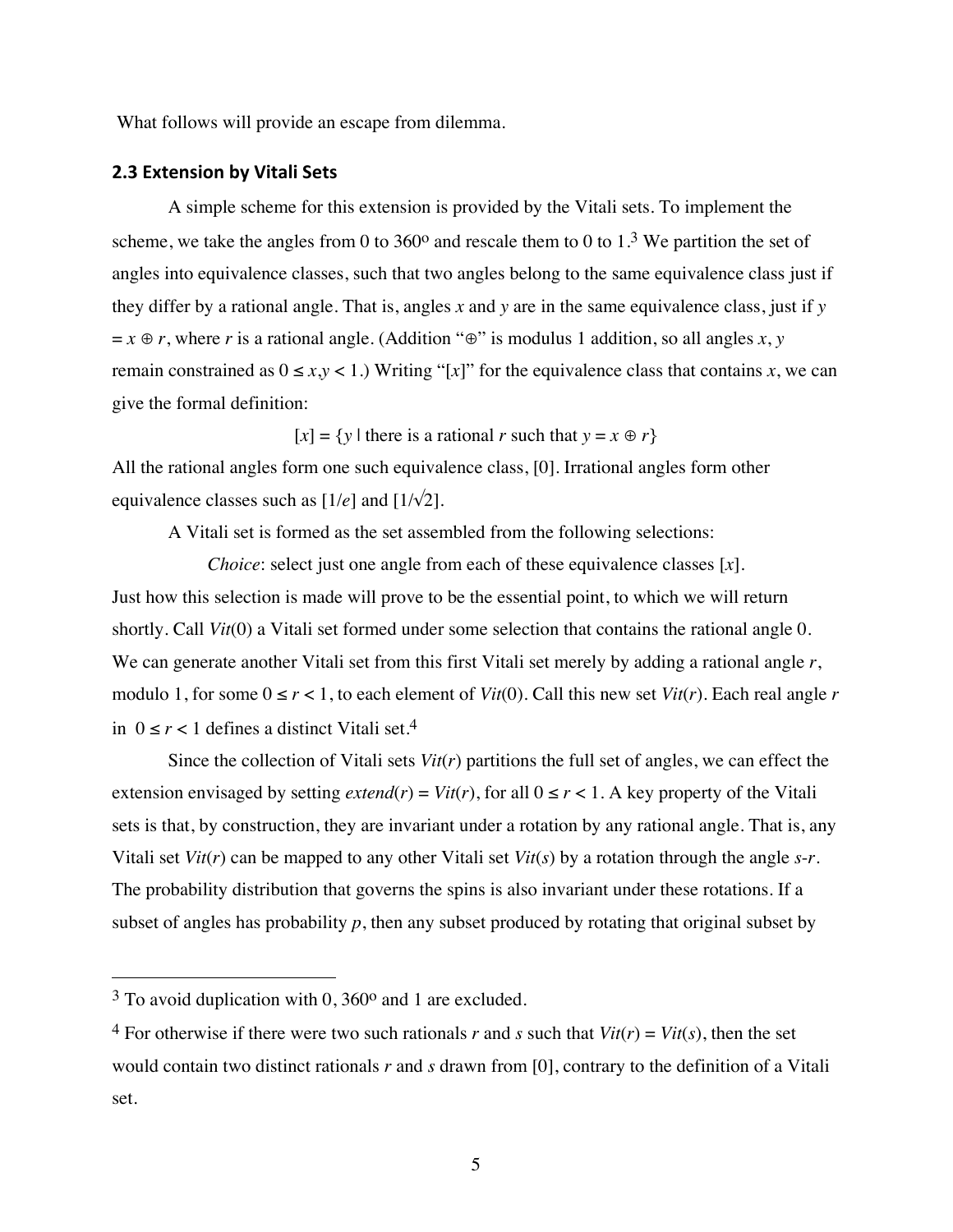any angle will also have probability *p*. It follows that an infinite lottery machine, operating with these extended outcome sets, is choosing its outcome without favor.

The discussion above rehearses a familiar starting point in treatments of measure theory.<sup>5</sup> The Vitali sets provide the standard, introductory example of outcome sets to which no probability measure can be assigned. For, by rotational invariance, we must assign the same probability to each Vitali set. Replicating the computations of (1)-(4), if we assign zero probability to each, then their countably infinite sum is zero, contradicting the requirement that the probability of the total space is unity. If we assign any probability greater than zero to each, then summing finitely many will be sufficient to yield a sum greater than one, once again contradicting the requirement that the probability of the full outcome space is unity.

That the Vitali sets are nonmeasurable is usually taken as a negative result, restricting the scope of measure theory. Here it is a positive result. It provides a path between the horns of the *Probability assignment dilemma* above. It supplies infinite lottery outcomes to which no probabilities need to be assigned. The dilemma no longer troubles the extended design. The device is still an infinite lottery machine. For its indeterministic dynamics selects without favor among the infinite lottery outcomes in virtue of the rotational symmetry of the dynamics.

## **2.4 Inaccessible Results**

A problem remains for the extended design; and it is fatal. If an infinite lottery machine is to operate successfully, we must be able to read its result. Let us assume that we can read the exact angle on which the pointer halts. Then the result of the original infinite lottery machine of Section 2.1 can be read. However we have no way of reading the result of the infinite lottery machine with the extended design. For the prescription ("*Choice*") above does not give us an explicit definition of the Vitali sets used. Rather their existence only is inferred from the assumption that such a choice is possible. Thus, even if infinite precision measurements tell us that the spinning pointer halted on the irrational angle 1/*e*, we cannot know which of the Vitali sets *Vit*(*r*) the angle 1/*e* is a member. Thus we cannot read the outcome of the infinite lottery machine with the extended design. The machine does not operate successfully.

The problem is grave. It is worse than the technical problem of the infinite precision needed if a measurement is to read the specific angle on which the pointer halts. For this angle

 <sup>5</sup> See Rosenthal (2006, pp. 3-4), Wagon (1985, pp. 7-8).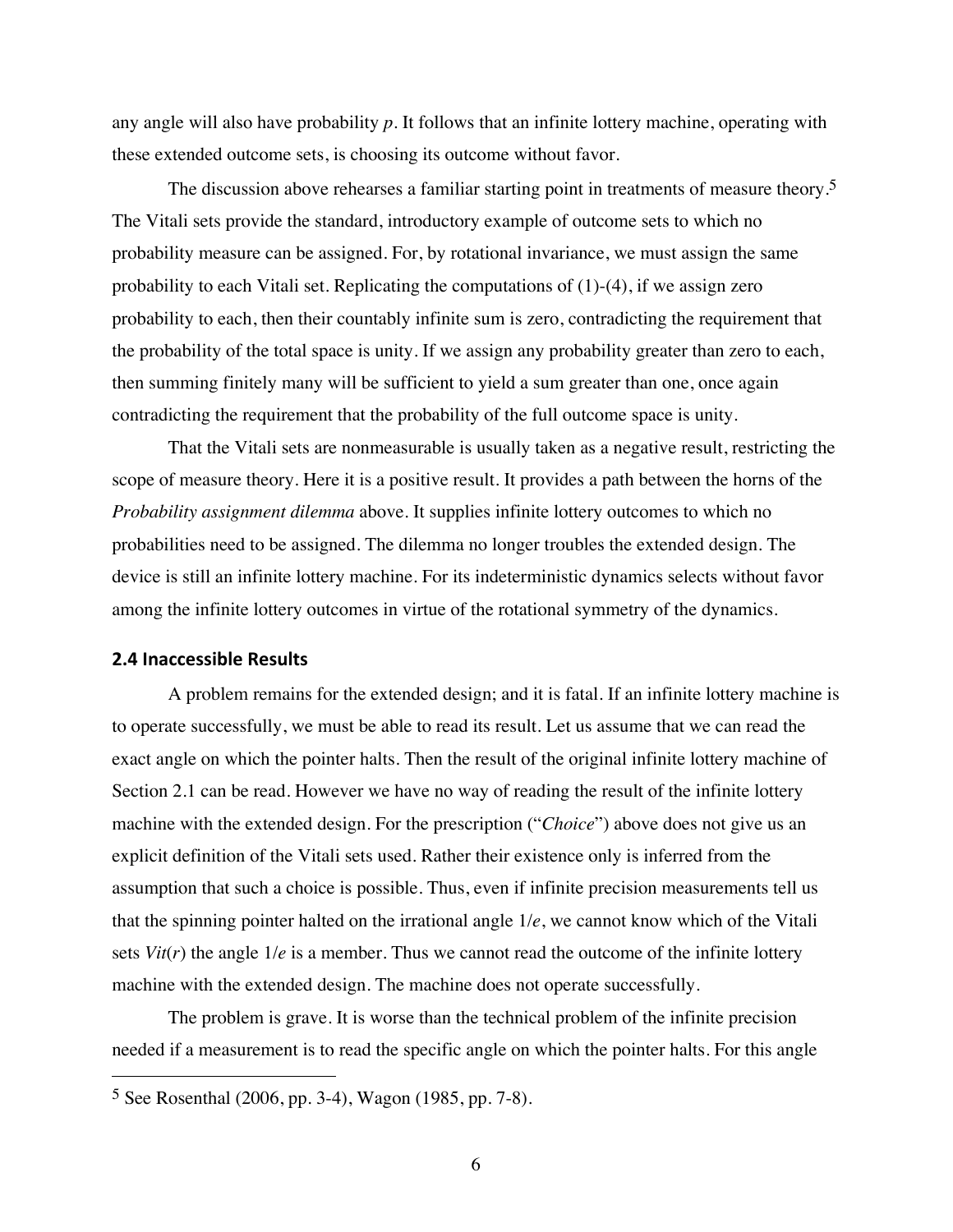has a definite value. It is there to be read, if only we can figure out how to do it. The Vitali sets *Vit(r)* of the above construction are not uniquely specified. Each Vitali set contains an uncountable infinity of elements, each chosen from a countable infinity of angles. There are very, very many sets that could serve as each *Vit*(*r*). The prescriptions employed above place no restriction on which is implemented. Even extravagant idealizations of our powers of measurement are ineffective if the target of our measurement is not uniquely specified.

One might imagine that this lack of unique specification is a minor obstacle. Might not more careful attention to the construction give us explicitly defined sets *extend*(*r*)? It turns out that no way has been found of providing explicit definitions of nonmeasurable sets like *extend*(*r*). Their existence is always assumed without the provision of an explicit recipe for constructing them. That the selections of *Choice* are possible without explicit prescription is widely accepted. It is one of the axioms of Zermelo-Fraenkel set theory, the "axiom of choice." It was formulated over a century ago in Zermelo (1904) and was controversial from the outset. Zermelo (1908) had to mount a vigorous defense of its use. As we shall see below, the ingenuity of generations of mathematicians since has failed to find explicit recipes that can specify how the choices should be made. Theorems in set theory to be discussed below suggest but do not definitely prove that this failure is a necessity of the mathematics.

In sum, infinite lottery machines derived from the probabilistic randomizer, the spin of a pointer on a dial, must fail. A successful design must employ infinite lottery outcome sets that are probabilistically nonmeasurable, since otherwise the machine operates successfully only with probability zero. However, if we employ nonmeasurable outcome sets in the design, then we cannot read the result. The machine fails to operate successfully once again.

# **3. The Physical Description**

#### **3.1 The Specification**

The failure of this last design of an infinite lottery machine does not derive, I contend, from a poor choice of the design specifics. Rather, any design for an infinite lottery machine based on probabilistic randomizers will fail in the same way. To arrive at this conclusion, we will first see a general physical description of the common features of all such lottery machines.

7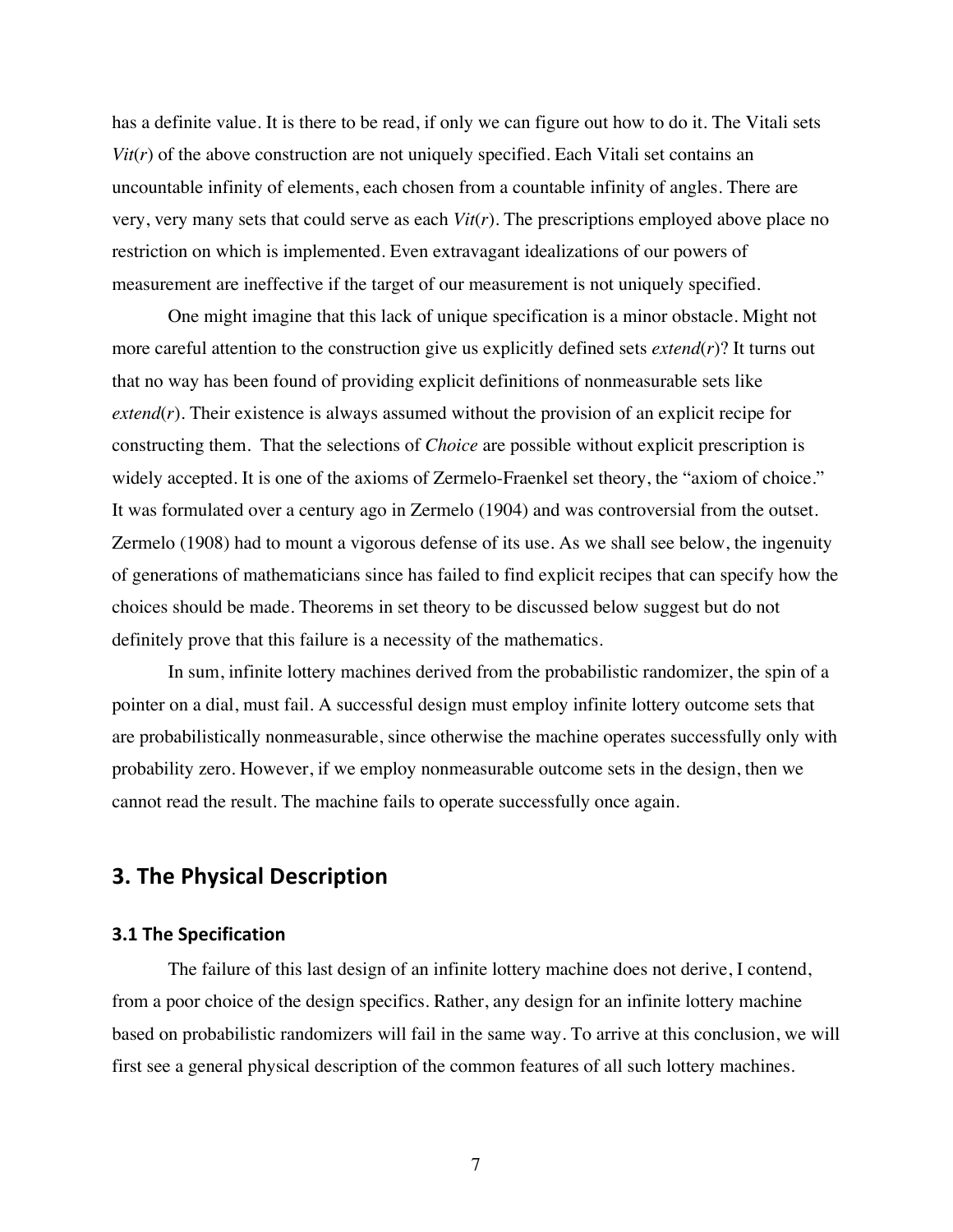- *The randomizer.* The machine consists of a device that is initialized in one initial state and then evolves according to a known physical theory (classical mechanics, quantum theory, etc.) to one of many possible end states, whose totality forms the randomizer outcome space.
- *Probabilities*. The stochastic properties of the time evolution of the device<sup>6</sup> induce a countably additive probability measure over the randomizer outcome space.
- *Infinite lottery outcomes.* A countable infinity of disjoint sets of end states is designated as the set of outcomes comprising the possible selections of the infinite lottery machine.
- *Dynamical symmetries.* These are functions that map invertibly the outcome space back onto itself, while preserving probabilities. That is, each symmetry maps any subset of the outcome space for which a probability is induced by the dynamics to another subset of the same probability.
- *Equal favoring of lottery outcomes.* For any pair of infinite lottery outcomes, there is a dynamical symmetry that maps the first onto the second.
- *Accessibility of the result.* There is a unique prescription for numbering the infinite lottery outcomes as 1, 2, 3, … so that a definite result of the operation of the infinite lottery machine can be read.
- *Successful operation*. The operation of the machine returns a result with probability greater than zero.

This description is already rich enough to realize the *Probability assignment dilemma* above. The only probability assignment that conforms with the equality of chances and the normalization to unity of the probability distribution, is one that assigns zero probability to each of the infinite lottery outcomes:

$$
P(1) = P(2) = P(3) = \ldots = 0
$$

Since successful operation requires that one of the infinite lottery outcomes be realized, the infinite lottery machine can operate successfully only with probability zero.

 <sup>6</sup> While familiar randomizers governed by classical physics (coin tosses, die rolls, etc.) are only pseudo-randomizers, I accept the conclusion of Poincaré's method of arbitrary functions, such as elaborated in Myrvold (2016), that these randomizers provide probabilities objective enough for present purposes.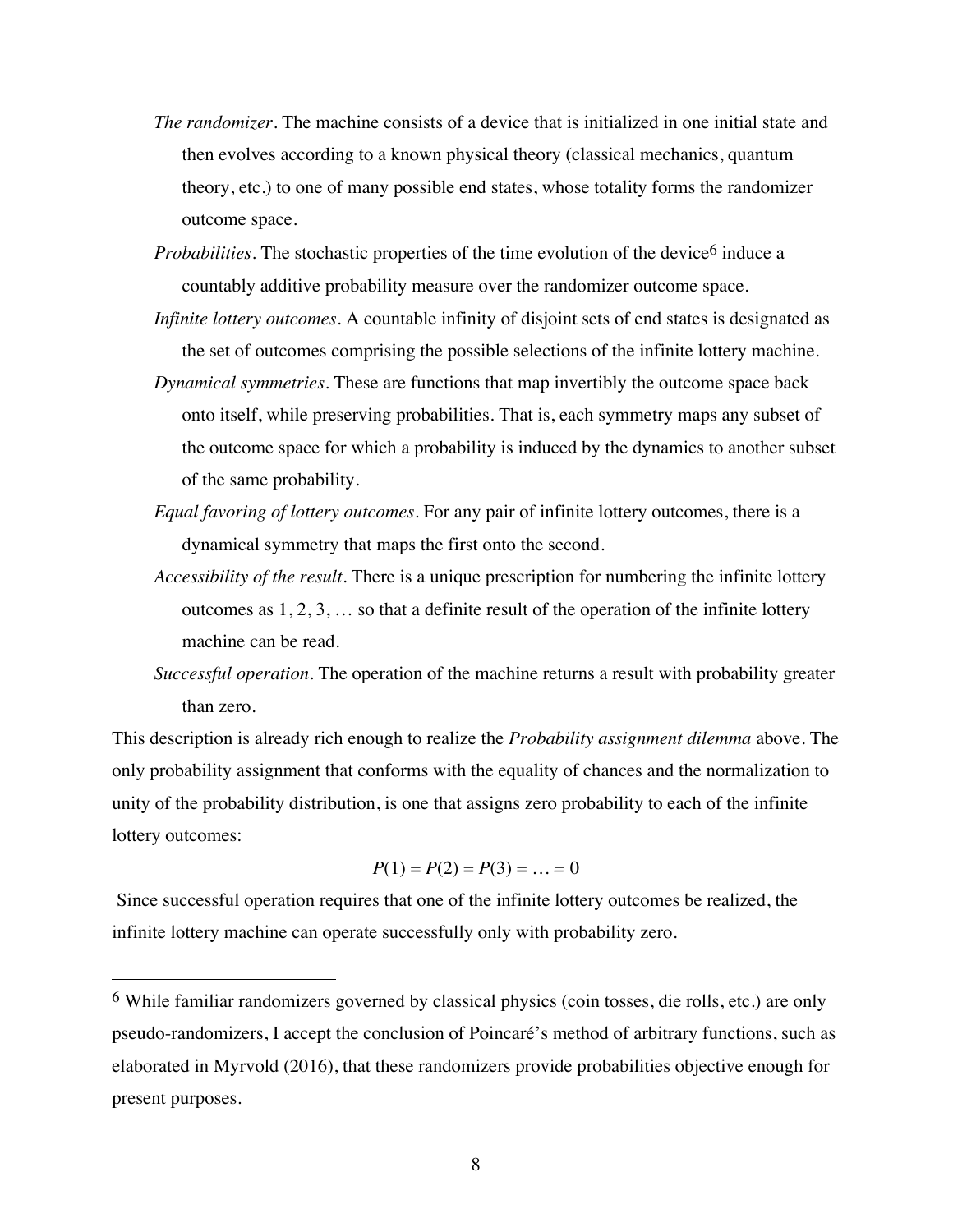$$
P(success) = P(1) + P(2) + P(3) + \dots = 0
$$
\n(5)

Following the escape described in Section 2.3 above, we arrive at a general result that will prove of central importance:

*Infinite lottery outcomes are nonmeasurable.* If an infinite lottery machine derived from probabilistic randomizers operates successfully with greater than zero probability, it employs probabilistically nonmeasurable infinite lottery outcomes.

#### **3.2 A Restriction to Finite Additivity Does Not Help**

The analysis here presumes countable additivity of the probability measures. It does that since this is the common assumption for probability measures and the one that applies to all familiar probabilistic randomizing machines. One might well ask whether dropping it in favor of mere finite additivity will allow a more appealing escape from the dilemma of Section 1 above. Finite additivity allows us to sum the probabilities of only finitely many disjoint outcomes to arrive at the probability of their disjunction. The summations (2) and (5), however, sum a countable infinity of such outcomes and are no longer permitted.

A restriction to finite additivity escapes the probability assignment dilemma of Section 2. We can assign zero probability to each of a countable infinity of disjoint outcomes of the lottery, "1", "2," "3," ... However we can still assign unit probability to their disjunction. That is, with the weaker finitely additive probability measure, can no longer infer that the device operates successfully only with zero probability. Merely finitely additive probability measures appear to open a place for infinite lottery machines in probability theory.7 De Finetti (1972, §5.17) used this fact to motivate a restriction to finite additivity. A further appeal of finitely additive measures is that every outcome in them can be assigned a probability. There are no probabilistically nonmeasurable outcomes.

Promising as this sounds initially, a restriction to finite additivity provides no respite from the problems of the dilemma of Section 1. The problem is that the outcome sets associated with the infinite lottery outcomes "1," "2," "3," ... are still not constructible. That a merely

 $<sup>7</sup>$  It is argued in Norton (manuscript) that this is a misleading appearance. An infinite lottery</sup> machine respects label independence. It precludes even finite additivity for the infinite sets of outcomes.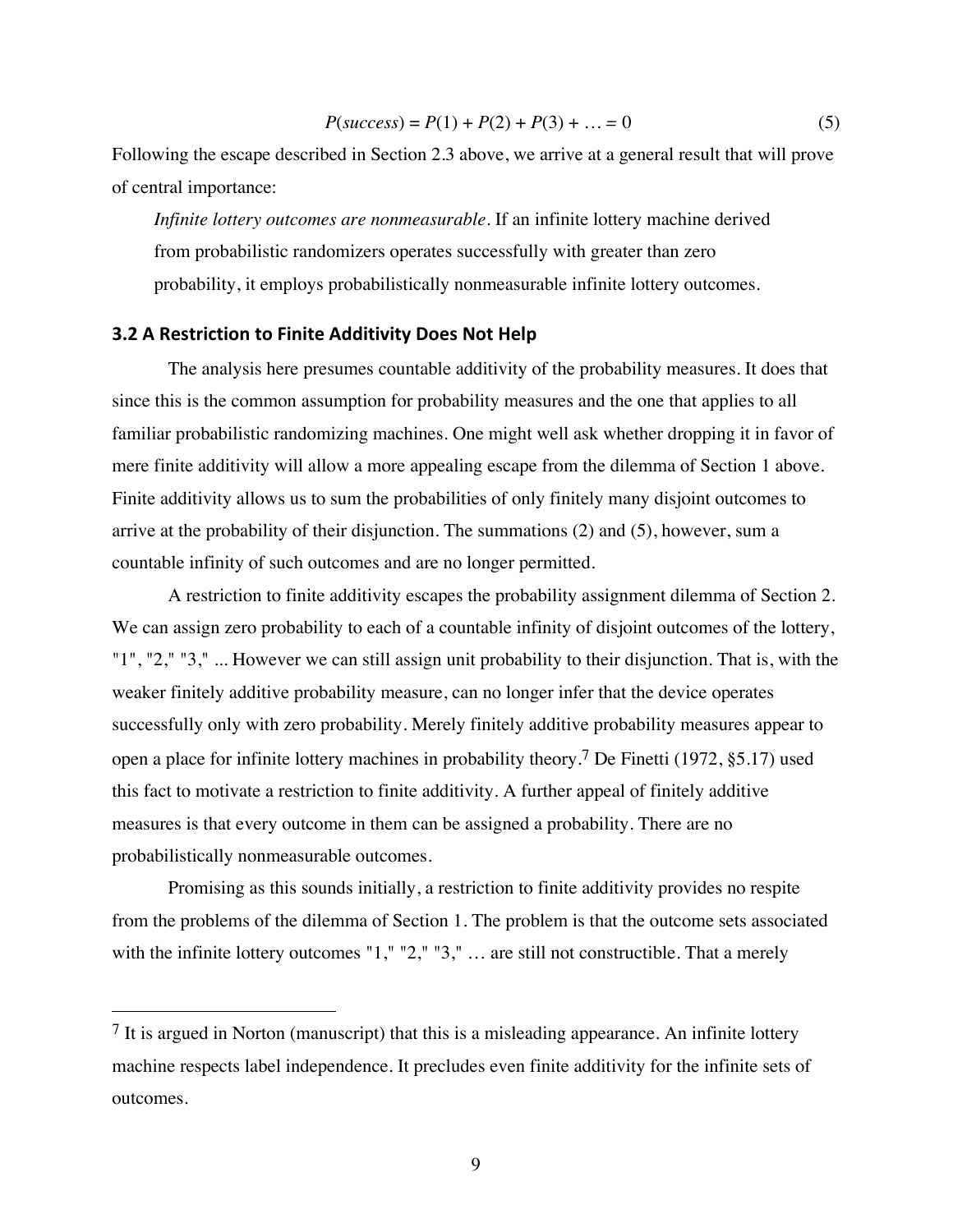finitely additive measure can assign a probability to them has not expanded our capacities for identifying sets. These non-constructible sets remain as non-constructible as before.

The reasoning that led to their non-constructibility can be restored, but now using countably additive probability measures merely as mathematical adjuncts. This is permissible, since the inferences that led to non-constructibility do not require that the countably additive probability measure be the true measure of the stochastic dynamics of the system.

Consider some candidate infinite lottery machine. Its operation employs a dynamics that leads it to settle into some end state within a larger outcome space. The outcome space contains disjoint infinite lottery outcome sets "1," "2," "3," ... Since the lottery machine is fair, its dynamics makes it equally likely that the end state is any of these infinite lottery outcomes sets. This is expressed as a symmetry over the outcome space: we can switch around the number labels on these outcomes without affecting the chances of the outcomes associated with the labels. By supposition, the chances are expressed by a finitely additive probability measure that is induced by the dynamics. Since it is induced by the dynamics, the measure shares the same symmetries.

For example, the pointer on a dial randomizer comes to rest in way that favors no part of the dial. Infinite lottery outcome sets associated with "*m*" and "*n*" are so chosen that none are favored. The symmetry that expresses this is just a rotation of all outcomes by some fixed angle. It is implemented by adding a rational number *r* modulo 1 to all the angles. That means that whichever outcome set is associated with some "*m*" can be taken to an outcome set that is associated with some other outcome "*n*" merely by a rotation. The induced probability measure also respects this symmetry. It follows that the probability associated with infinite lottery outcome "*m*" must equal that associated with outcome "*n*."

Returning to the general case, the finitely additive measure must assign zero probability to each of the infinite lottery outcomes. We construct a new, countably additive measure from the finitely additive measure by eliminating just sufficient of its probability assignments that the remaining assignments can be consistently extended by countable addition. This elimination must remove the probabilities assigned to at least some of these infinite lottery outcomes. Otherwise the countably infinite sum of the zero probabilities of each the infinite lottery outcomes would be zero. That zero would contradict the non-zero probability of the outcome space or the subspace partitioned by the infinite lottery outcomes. But now we have concluded

10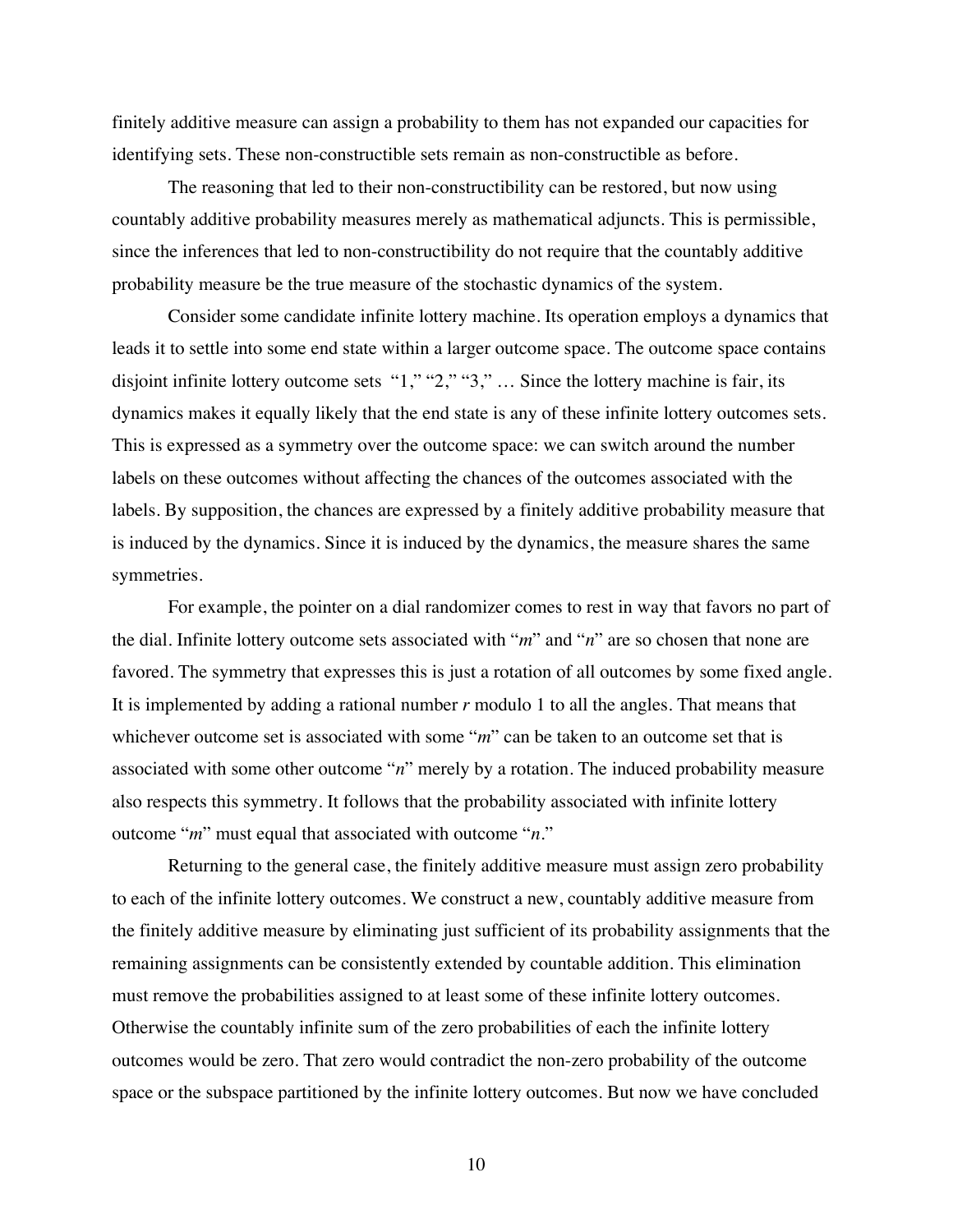that at least some of the infinite lottery outcomes are non-measurable in an inextendible, countably additive probability measure. Such outcome sets are non-constructible.

We can extend this reasoning from the case of some infinite lottery outcomes to all by employing different adjunct, countably additive measures. To do this we employ the symmetry transformation described above. If we have a countably additive measure that leaves infinite lottery outcome "*m*" nonmeasurable, choose a symmetry transformation that takes "*m*" to outcome "*n*" and apply it to the countably additive measure. The result is a countably additive measure in which infinite lottery outcome "*n*" is non-measurable and thus also non-constructible.

For example, in the pointer on a dial randomizer, a finitely additive measure must assign zero probability to each of the *extend*(*r*) outcome sets that partition the outcome space. To recover a countably additive measure from this finitely additive measure, we must eliminate the probability assignments to at least some of the sets *extend*(*r*), rendering them nonmeasurable in an inextendible, countably additive measure and thus non-constructible. Assume some particular *extend*(*r*) is nonmeasureable with respect some countably additive probability measure. What of another set *extend*(*r*')? We apply a rotation by adding a rational number  $r' - r$  (modulo 1) to the angles that will map the set *extend*(*r*) to the set *extend*(*r*). This set *extend*(*r*) will be nonmeasurable with respect to the rotated countably additive measure<sup>8</sup> and so non-constructible.

# **4. An Abstract Description of the Outcome Spaces**

 $\overline{a}$ 

The description of infinite lottery machines given in Section 3.1 is incomplete. It employs terms with vague referents. Just what is a "device"? What are its initial and end states? What is the scope of "known physical theory"? We need a more precise, abstract description of the probabilistic randomizer outcome spaces. To that end, we make the further supposition that:

*Outcome space I.* The probabilistic randomizer outcome space can be represented mathematically as sets, sets of sets, and so on. The set elements include natural numbers, rational numbers, real numbers, finite or infinite sequences of them and their finitedimensioned Cartesian products. The outcomes that comprise the results of an infinite

<sup>8</sup> Briefly, if the measure assigns probability *P* to some set of angles *S*, then the measure rotated by *t* assigns the same probability *P* to the rotated set  $S = \{a' | a' = a \oplus t \text{ and } a \in S\}.$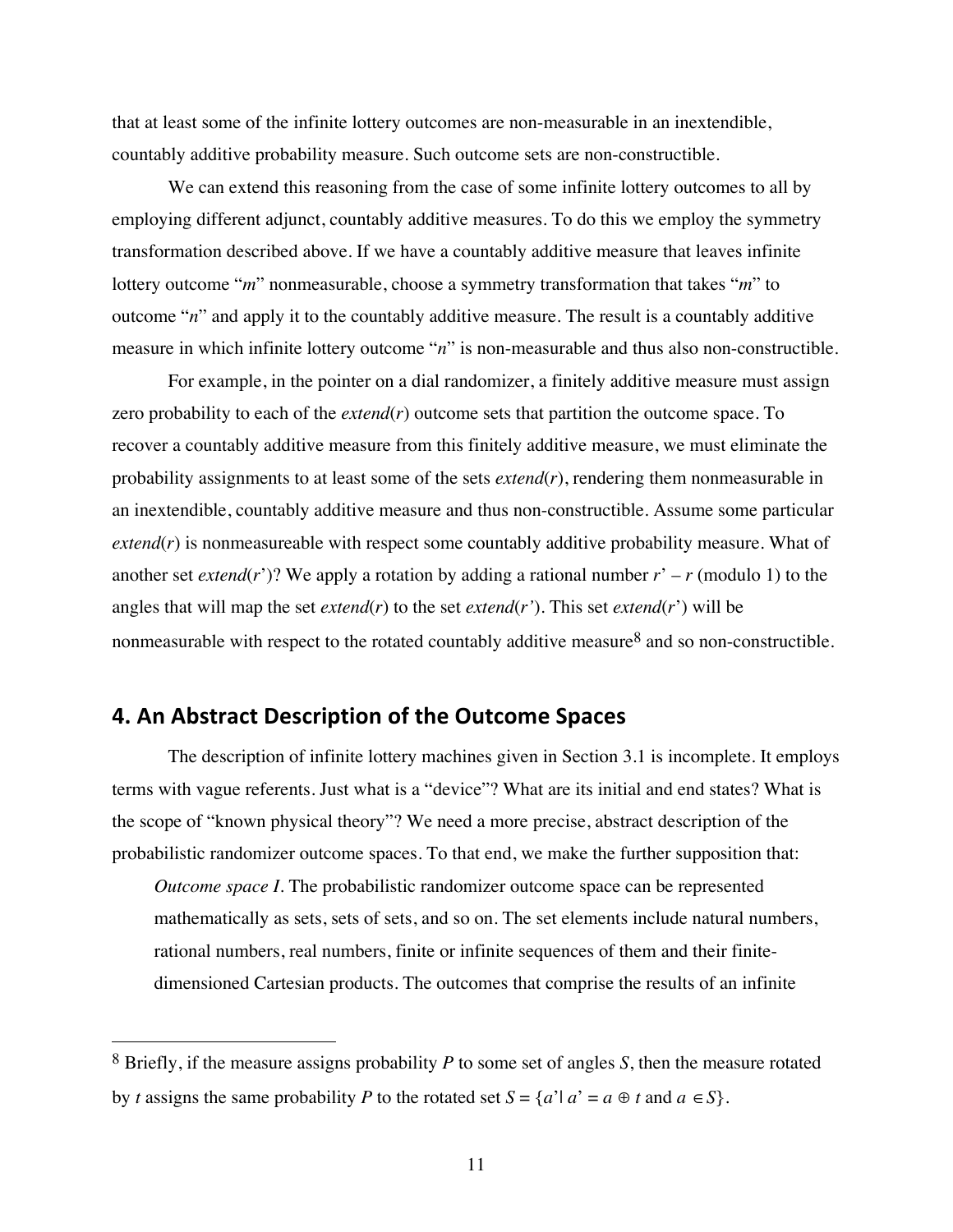lottery machine form a countable set of disjoint subsets within the probabilistic randomizer outcome space.

This supposition strengthens the description of infinite lottery machines given in Section 3.1 above in the particular aspects needed for the analysis that follow. Since the full scope of just which sets are included is still incompletely specified, this is the first version, labeled "I". It will be made more precise shortly.

The adequacy of this abstract description must be supposed. The vagueness of the description in Section 3.1 precludes anything more. However the supposition can be motivated by a review given in the Appendix. It shows that each of the probabilistically based designs for infinite lottery machines in Norton (2018) conform with the description. All the designs considered that provide accessible results operate successfully only with probability zero.

# **5. Nonmeasurability Precludes Accessibility**

#### **5.1 Zermelo-Fraenkel Set Theory**

To proceed, we need greater clarity concerning the above abstract description of the outcome spaces in terms of mathematical sets. There are two, distinct questions: First, which structures exist? Among these will be found the probabilistic randomizer outcomes spaces. Second, which structures are explicitly definable? Among these will be found infinite lottery outcomes that can figure in an infinite lottery machine whose results are accessible.

Axiomatic set theory provides a well-developed answer to both questions. The list of axioms of Zermelo-Fraenkel set theory with choice ("ZFC") are given by Hrbacek and Jech (1999, Ch. 15) as

Existence, Extensionality, Schema of Comprehension, Pair, Union, Power Set, Infinity, Replacement, Foundation, Choice

Other texts, such as (Enderton, 1977, pp. 271-72) give equivalent formulations, but with slight variations in terminology. The standard project is to show that the existence and properties of structures used in familiar mathematics can be derived within this axiomatic system. The project has deceptively simple beginnings. Both Hrbacek and Jech (1999, Ch.3) and Enderton (1977, Ch.4) begin by defining the number 0 as the empty set  $\emptyset$ , so that  $0=\emptyset$ , where the existence of the empty set is asserted by the first axiom, the Axiom of Existence. The remaining numbers are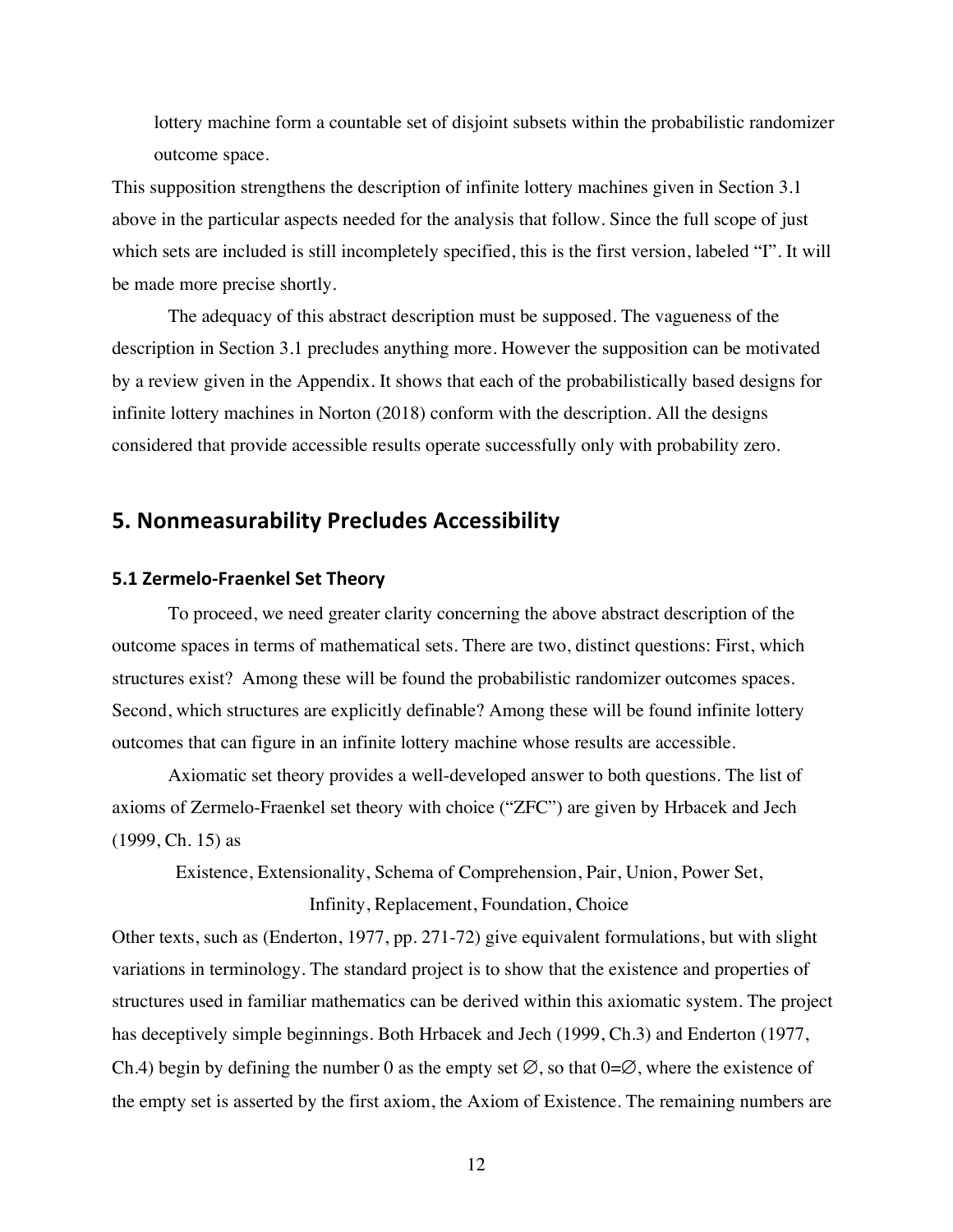then defined as  $1 = \{0\}$ ,  $2 = \{0, 1\}$ ,  $3 = \{0, 1, 2\}$ , and so on. The natural number  $n+1$  is defined as a union of sets  $n+1 = n \cup \{n\}$ . The existence of the union of sets invoked at each stage is assured by the Axiom of Union. The project continues with the rational numbers, the real numbers and well beyond. We have the assurance of Hrbacek and Jech (p. 268) of a far-reaching success that extends to the fundamental objects of topology, algebra and functional spaces, as well as demonstration of the widely accepted theorems that govern them.

#### **5.2 Limits to What is Explicitly Definable**

There is a strong temptation to replace the above characterization of the randomizer outcome spaces with something that is much more than ample: the sets that comprise the outcome spaces of the probabilistic randomizers are derivable within ZFC. Tempting as it may seem, this characterization cannot stand. For within this outcome space we must be able to specify accessible infinite lottery outcomes.

The difficulty that this further requirement brings will not be apparent in the early stages of the construction of the natural numbers sketched above. The sets comprising the natural numbers  $1, 2, 3, \ldots$  are defined explicitly. The number 3 is defined explicitly as the set  $\{0, 1, 2\}$ . The axiom system is especially amenable to explicit definition through the Axiom Schema of Comprehension or Separation. It lets us take any property  $P(x)$  for an entity x (which will always be a set in axiomatic set theory) and use it to define a new set as a subset of a larger set: the defined set contains just those elements of the larger set that satisfy *P*. The possibilities for property *P* are very great. It can be anything that can be written in first order predicate logic using the predicates of axiomatic set theory. Is it an axiom schema, not an axiom, since each such property defines a new axiom. This descriptive flexibility is encouraging for efforts to specify the infinite lottery outcomes, for they are introduced as subsets of the larger outcome space of the probabilistic randomizers. For example, in the infinite lottery machine of Section 2.1, the set of lottery outcomes was introduced as a subset of real numbers in [0,1) by the property  $P(x) = x$  is a rational number." The individual lottery outcomes were introduced by restricting *P* to specific rational numbers.

The trouble starts with the "C" in ZFC. It designates the Axiom of Choice. A choice function for some system of sets is a function that maps each set in the system to one of that same set's elements. The axiom just says (Hrbacek and Jech, 1999, p. 268):

13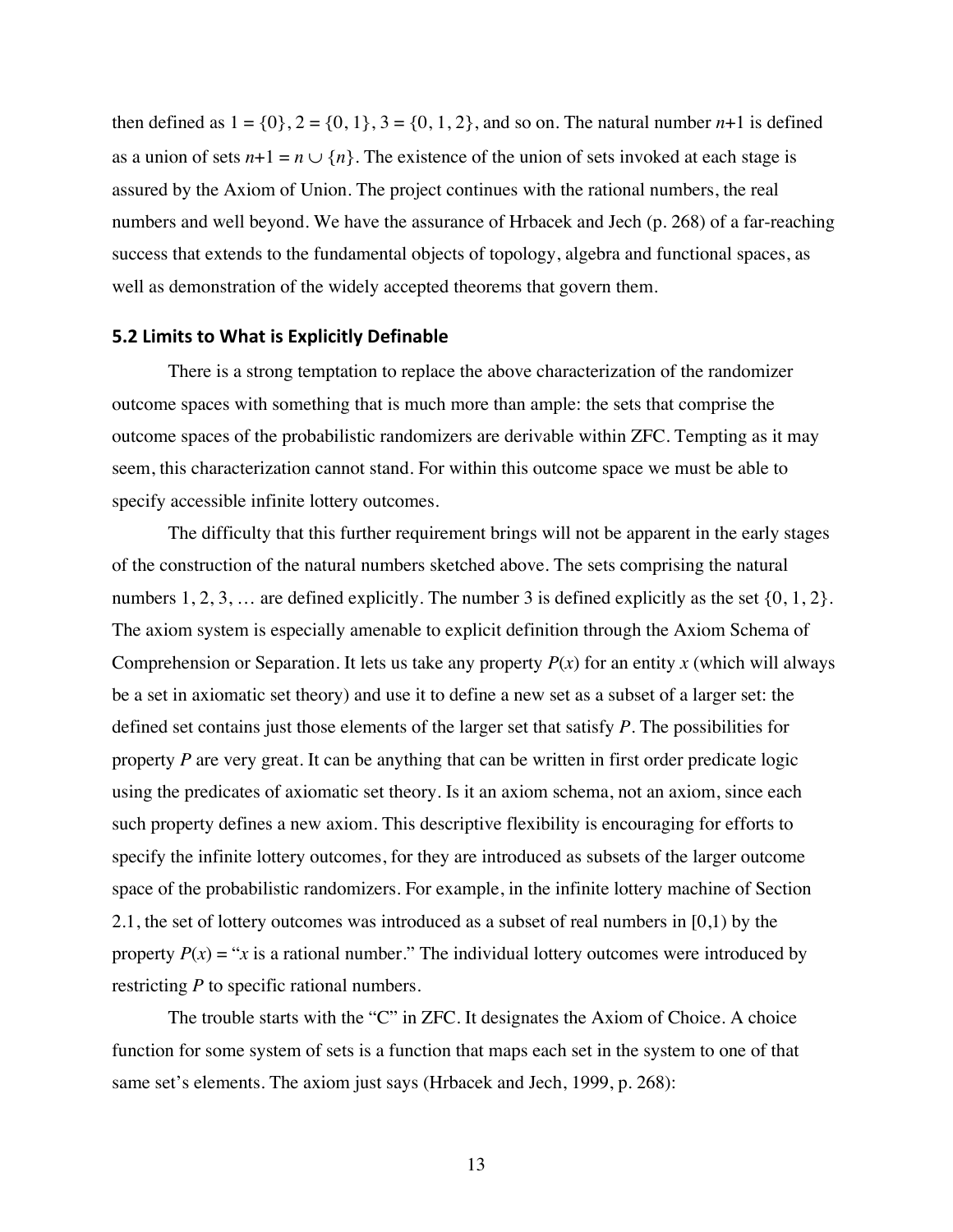Axiom of Choice: Every system of sets has a choice function.

In more informal terms, the axiom just tells us that, if we have a collection of sets, we can form a new set by picking one element from each of the sets. At first look, this axiom seems plausible and innocent.

The hidden peril is that the axiom does not define which is that choice function. It merely asserts that, whenever we have a system of sets, we can assume the existence of a choice function. That is what made the axiom so controversial. It means that, if we use the axiom to assert the existence of a lottery outcome set, we have not specified which that set is, but only that it exists. An assurance of existence is cold comfort if we are trying to read the result of an infinite lottery machine. We may be assured that the outcome is in some infinite lottery outcome set, but since we do not know which these sets are, we cannot know the lottery outcome. The danger is real. We saw in Section 2.3 above that a choice function was used to construct the Vitali sets. That yielded a design for an infinite lottery machine whose result was inaccessible.

There is no simple escape. The axioms of Zermelo-Frankel set theory *excluding* the Axiom of Choice ("ZF") are too weak. We cannot replace the results derived from the Axiom of Choice by some more inventive or ingenious use of the axioms in ZF alone. Important theorems due to Kurt Goedel and Paul Cohen show that the Axiom of Choice is logically independent from the other axioms collected in ZF.<sup>9</sup> We can add either the Axiom of Choice or its negation to ZF, without contradiction, as long as ZF itself is already consistent. Either choice will lead consistently to different sets of result. Thus, to secure all the results derived from the Axiom of Choice, we have to add it to the other axioms.

We require the infinite lottery outcomes to be accessible, so that the results of the infinite lottery machine can be read. Characterizing the outcome space as all structures arising in ZFC opens the possibility that the infinite lottery outcomes of interest to us are not explicitly defined and thus inaccessible. The risk is quite real. The Vitali sets of Section 2.3 can be introduced in ZFC, yet all efforts to provide explicit definitions for them have failed. On the expectation that

<sup>&</sup>lt;sup>9</sup> See Hrbacek and Jech, 1999, p. 269. The literature on the axiom of choice is enormous. For more, see Jech (1973). The axiom's status remains troubled in part for its essential role in counterintuitive constructions such as used in the Banach-Tarski "paradox."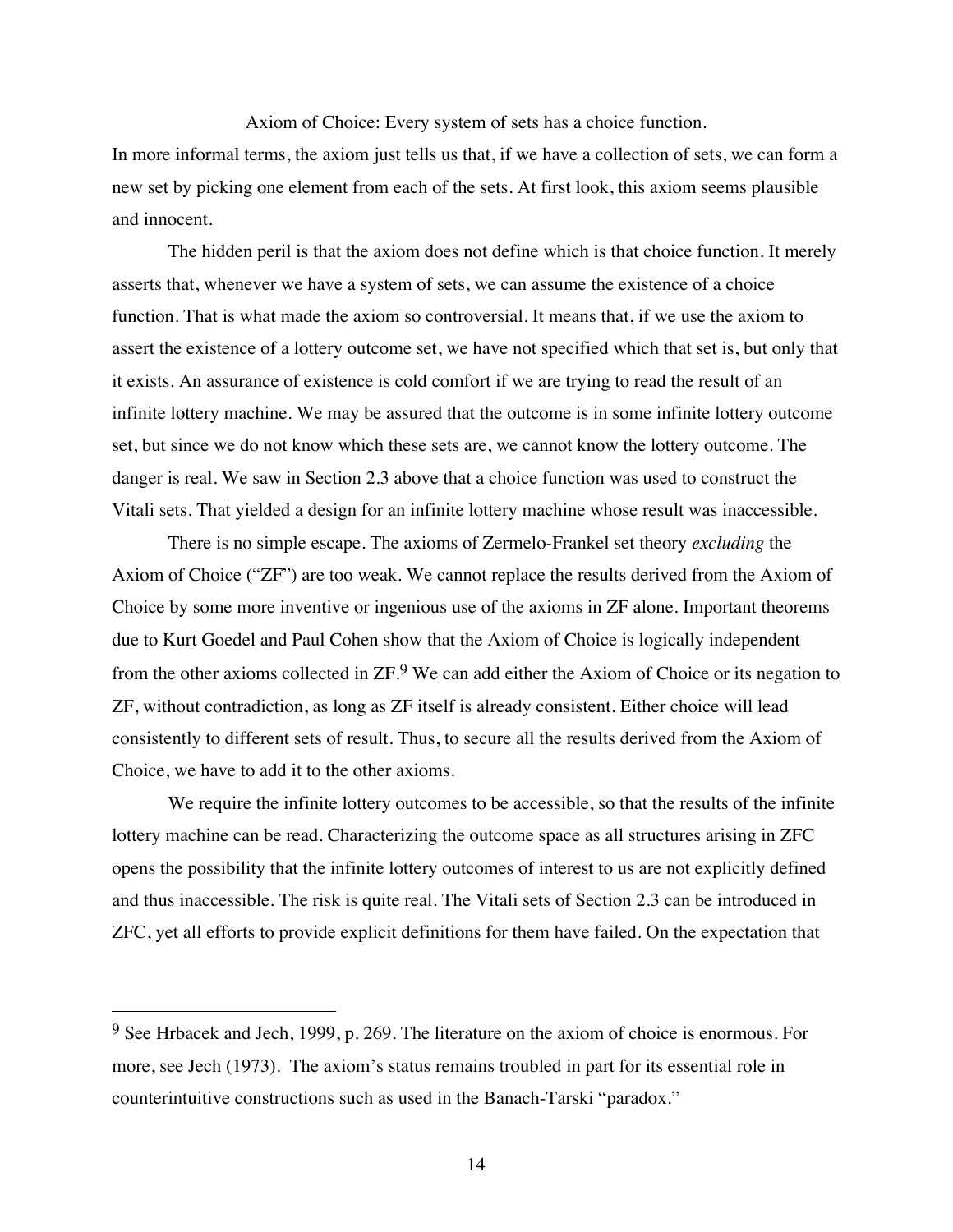failures like this will persist, we have to narrow the characterization of the randomizer outcomes spaces:

*Outcome space II.* The sets that comprise the probabilistic randomizer outcome space and the infinite lottery outcomes are derivable within ZF.

The scope of sets so definable is expansive. The Axiom Schema of Comprehension allow us to separate out sets by means of any set theoretic predicate, definable in first order logic.

#### **5.3 Limits to Measurable Sets**

The restriction to ZF alone may not seem so harmful. The damage becomes apparent when we consider nonmeasurable sets. We saw above in Section 3.1 that a successfully operating infinite lottery machine must employ infinite lottery outcomes that are nonmeasurable. Yet nonmeasurable sets cannot be derived within ZF.

This impossibility is a hard won realization of set theory. When set theory goes beyond ZF with the axiom of choice, it brings with it the possibility of nonmeasurable sets. That in turn enabled unexpected geometrical constructions, such as the Banach-Tarksi "paradox" or, better, the Banach-Tarski theorem, since there is no real paradox, just an odd result. Using as parts nonmeasurable sets authorized by the Axiom of Choice, it is possible to take a sphere in three dimensional Euclidean space, decompose it into five parts and then reassemble them into two spheres, each of the same size as the first.<sup>10</sup>

The weakness of the theorem is that suitable nonmeasurable sets are assumed to exist, under the Axiom of Choice, but are not defined explicitly. This provided a stimulus for resisting Banach and Tarski's result. At the same time, it gave strong motivation to efforts to give explicit definitions for the nonmeasurable sets. No such efforts succeeded. That they must fail was all but shown by a theorem due to Solovay (1970). He showed (subject to the qualification below) that the proposition that all subsets of the reals are measurable could be added to ZF without

<sup>&</sup>lt;sup>10</sup> The literature on Banach-Tarski is enormous. See Wagon (1985) for a thorough treatment and Wapner (2005) for a delightful, more popular account. Lest the theorem appear an affront to reason, at root it is no more bizarre that this construction. Take a countable infinity of marbles, numbered,  $1, 2, 3, 4, \ldots$  Divide them into the even and odd numbered sets,  $2, 4, 6, 8, \ldots$  and  $1, 3,$ 5, 7, … Renumber the even set as 1, 2, 3, 4, … and the odd set as 1, 2, 3, 4, … We have now duplicated the original set of marbles.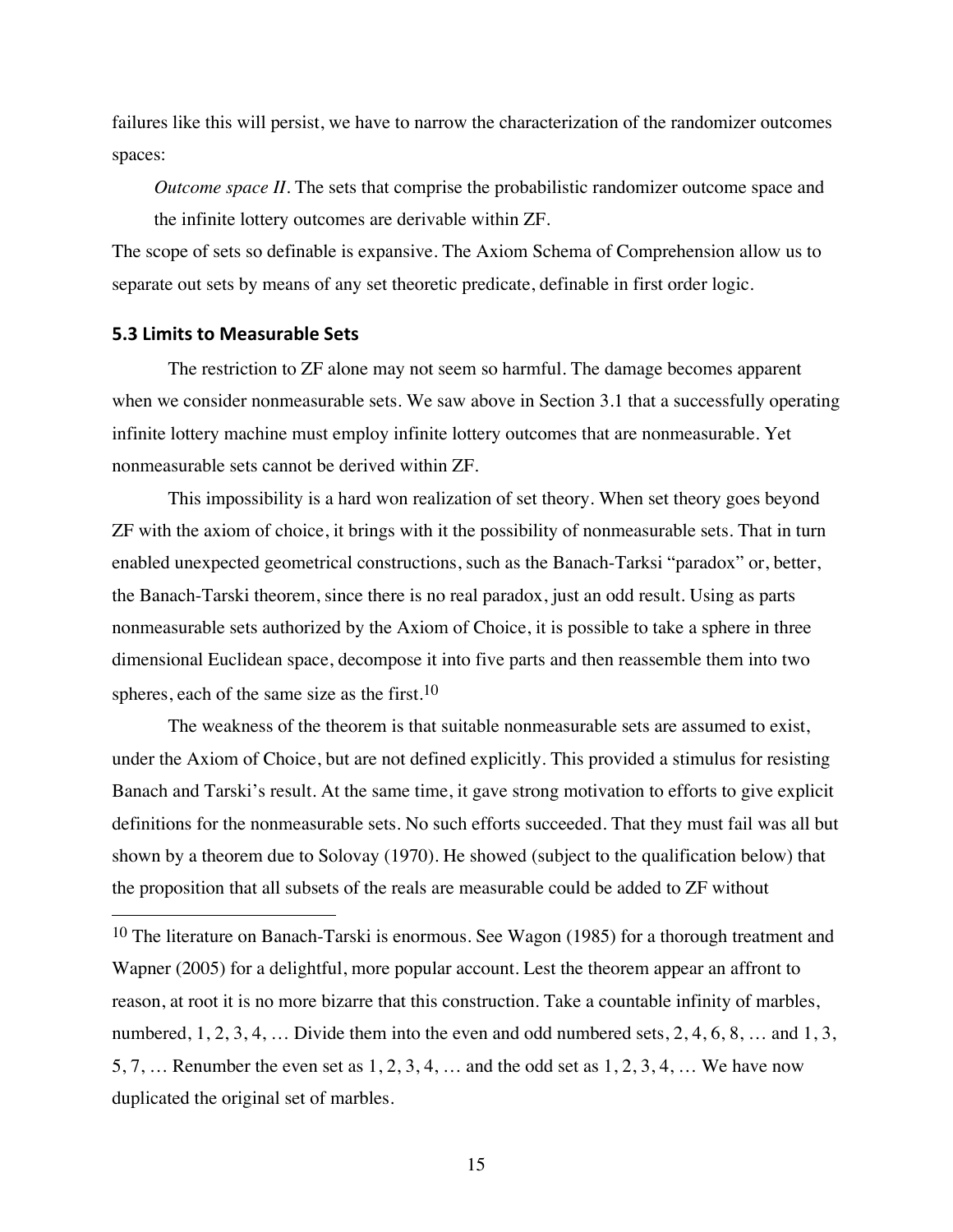contradiction, as long as ZF itself is consistent. Thus it is not possible to derive a proposition in ZF that asserts: "This subset *S* of real numbers is nonmeasurable." For that would contradict Solovay's added proposition.

Solovay's theorem "all but" shows the impossibility since there are loopholes. First, one of its premises is that there exists an uncountable, inaccessible cardinal number. Its existence is generally expected, but no proof of it is possible. 11 Second, even if the Axiom of Choice is needed in the larger logical system in which nonmeasurable sets arise, Solovay's result does not rule out the possibility that the strengthened system allows explicit definition of some nonmeasurable sets.

Much more can be said on these issues. For a review, see Wagon (1985, Ch. 13). What we have seen so far, however, is sufficient for present purposes. I will proceed with the presumption that nonmeasurable sets cannot be constructed in ZF and that the expansion to ZFC will not provide for nonmeasurable sets that are explicitly definable. Both these presumptions might be false, but their falsity would be surprising.

#### **5.4 Accessibility and Measurability**

 $\overline{a}$ 

We can now assemble the results of the set theoretic analysis. If an infinite lottery machine, based on a probabilistic randomizer, is to yield an accessible result, we must restrict our outcome space, abstractly described, to sets that are derivable in ZF. If we impose that restriction, then the infinite lottery outcomes will be measurable. If the infinite lottery outcomes are measurable, then (from Section 3.1) the infinite lottery machine operates successfully with at best zero probability.

These last inferences give us the precise basis for the incompatibility of accessibility and successful operation. If the outcome of an infinite lottery machine is accessible, the machine cannot operate successfully with more than probability zero. If the machine operates successfully with more than probability zero, its result is inaccessible and cannot be read by us.

<sup>&</sup>lt;sup>11</sup> The impossibility follows from Goedel's second incompleteness theorem. (I thank an anonymous referee for this clarification.)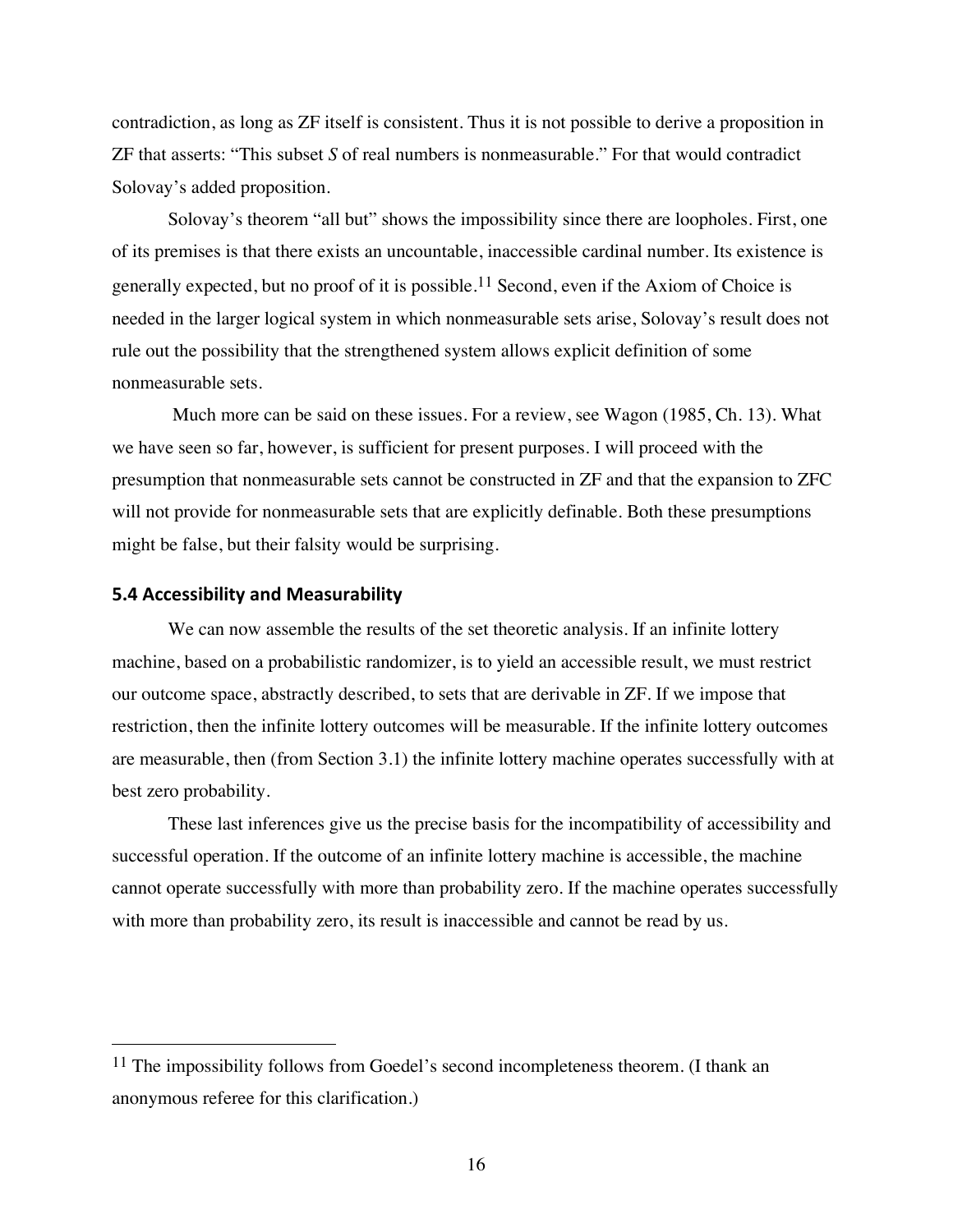## **6. Pruss' Well-Ordered Reals Infinite Lottery Machine**

A design for an infinite lottery machine by Alexander Pruss (2014) illustrates the incompatibility just described. Assume that we have a countable infinity of randomizers each of which picks a single real number in  $(0,1)$  with a uniform probability density over  $(0,1)$ . We may use a spin of a pointer on a dial. Or each randomizer may consist of a countably infinite sequence of coin tosses. If we encode heads and tails as 1 and 0, the ensuing sequence, read as a binary fraction, identifies a real number in  $(0,1)$ . For example <H, T, H, T, H, T,...> is read as 0.10101010… which equals 2/3 in decimal notation. If the real numbers picked by randomizers 1, 2, …, *n*, … are  $r_1, r_2, ..., r_n, ...,$  then they form a set of real numbers in  $(0,1)$ .<sup>12</sup> We can now proceed with two versions of the infinite lottery machine:

### **6.1 A Design that Provides an Accessible Result with Probability Zero**

Among this set of real numbers,  $\{r_1, r_2, \ldots, r_n, \ldots\}$ , we choose the number that is arithmetically the smallest, say  $r_N$ . The number N of the randomizer that picked  $r_N$  is the outcome of the infinite lottery.

The complication is that most of these infinite sets of real numbers have no smallest element. There will be a smallest real in the set with probability zero. The pertinent outcome space consists of all sequences of randomizer numbers, ordered arithmetically. If that order gives us  $r_{101} < r_3 < r_{24} = r_7 < r_{47} < \dots$ , then the outcome is the sequence <101, 3, {24, 7}, 47, ...>. The measure zero case of two randomizers, 24 and 7, picking the same real number is accommodated by including those outcomes as a set in the sequence. The infinite lottery outcome *N* corresponds to all those sequences whose first term is *N*. Since a symmetry of the selection of the real numbers in  $\{r_1, r_2, ..., r_n, ...\}$  is an arbitrary permutation of the order of the randomizers, each of these lottery outcomes must have the same probability. Since their sum

<sup>&</sup>lt;sup>12</sup> With probability zero, the pointer on a dial may return 0 and the coin tosses  $0 = 0.00000...$  or  $1 = 0.11111...$  We excise these cases manually by spinning or tossing again whenever they occur.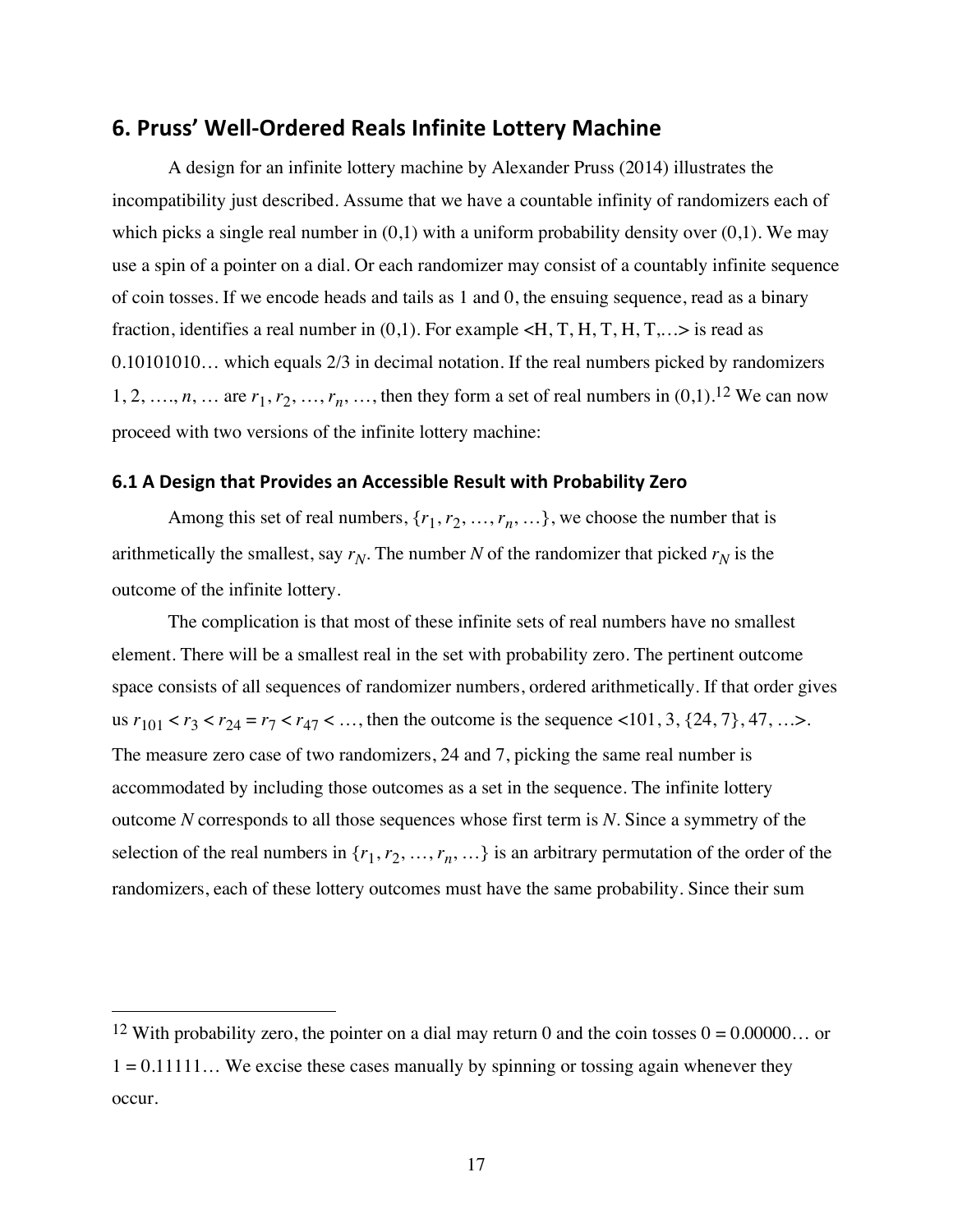cannot exceed unity, it follows that the probability of each infinite lottery outcome *N* is zero.13 Summing, the probability that the lottery machine returns any of these as a result is also zero.

#### **6.2 A Design that Provides an Inaccessible Result with Probability One**

This last failing of the lottery machine design can be remedied if we replace the arithmetic ordering by a "well-ordering" on  $(0,1)$ . It is a transitive, irreflexive relation on  $(0,1)$ such that every subset of  $(0,1)$ , including  $(0,1)$  itself, has a (unique) least element. The ordinary arithmetic "less than" relation is not a well-ordering on  $(0,1)$ , since there is no arithmetically smallest real number in  $(0,1)$  or in any of its open subintervals. Under this well-ordering, every infinite set  $\{r_1, r_2, \ldots, r_n, \ldots\}$  of reals selected by the randomizers has a unique least member.

A complication is that this least real may be the outcome chosen by more than one randomizer, say *M* and *N*, for which  $r_M = r_N$ . In this case, the outcome of the lottery is not unique. This confounding will only happen with probability zero. For the probability that any two nominated randomizers choose the same real number is zero; and there are only a countable infinity of pairs of randomizers. Thus, with probability one, this design of randomizer will return a result.

However, the individual infinite lottery outcomes can be seen to be nonmeasurable using the same argument as used in Section 2.3 for the Vitali sets. They partition the outcome space, setting aside the measure zero sector in which a unique lottery outcome fails to arise. Hence their probabilities must sum to unity. However each infinite lottery outcome must also have the same probability. Since there is a countable infinity of infinite lottery outcomes, neither a zero nor a

 $\overline{a}$ 

 $13$  More directly, partition the real number interval  $(0,1)$  into a countable infinity of subintervals,  $\ldots$ , [1/8, 1/4), [1/4, 1/2), [1/2, 1). Also divide up the infinity of randomizers into a countably infinite set of countably infinite subsets. Match the subsets of randomizers one-one to the intervals. With probability one, the subset of randomizers matched to [1/2, 1) will return a real in that interval at least once. For they fail to do so with probability  $(1-1/2)^{\infty} = 0$ . Continuing with the other intervals, there is a probability one that each interval contains a real returned by some randomizer. Combining, with probability one, each interval contains a real selected by a randomizer. In this probability one case, there is no smallest real.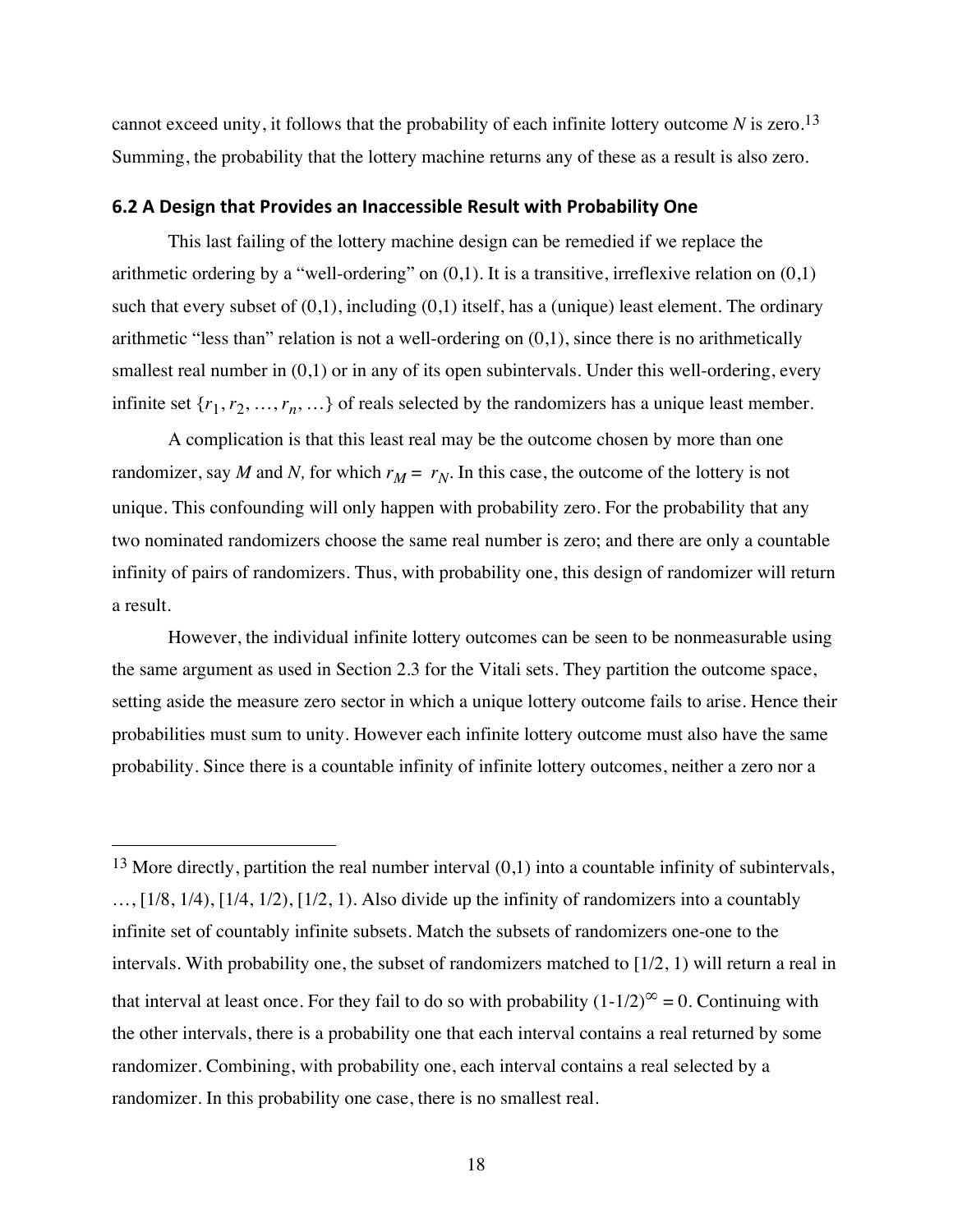non-zero value for the probability can lead to this unit sum. No probability can be assigned consistently to them.

If the design has probability one of success, then we should expect its result to be inaccessible. That is, even given a specification of the infinite set of real numbers chosen by the randomizers,  $\{r_1, r_2, \ldots, r_n, \ldots\}$ , it must turn out that we are unable to ascertain just which is the infinite lottery outcome. This proves to be the case, since it turns out that there is no finite way to specify the well-ordering of (0,1) needed. Indeed, in results tracing back to Zermelo (1904), it turns out that the existence of a choice function of the Axiom of Choice is equivalent to the existence of a well-ordering of the set.<sup>14</sup> Since a choice function is presumed to exist for  $(0,1)$ but cannot be displayed explicitly, the same is true of the well ordering of (0,1). Thus the outcome of the well-ordered reals infinite lottery machine may exist, but its value is inaccessible to us.

## **7. Conclusion**

This analysis shows that the project of designing an infinite lottery machine using ordinary probabilistic randomizers is fraught with difficulties. However it does not impugn the very idea of such a machine. If "possible" means that the machine can be implemented in some plausible physical theory, then the quantum mechanical infinite lottery machine of Norton (2018, §10) suffices. Perhaps the simplest implementation of this quantum type of infinite lottery machine is provided by an ordinary quantum particle in a momentum eigenstate. If we treat just one dimension of space with coordinate *x* and time *t*, then the wave function of the particle with energy  $E$  and momentum  $p$  is spread over all space as

$$
\Psi(x, t) = \exp(2\pi i(px - Et)/h)
$$

where *h* is Planck's constant. Divide the possible spatial positions *x* into a countable infinity of intervals  $[n, n+1)$  of equal size, where  $n = \ldots -2, -1, 0, 1, 2, \ldots$  Taking the Born rule as our guide,

<sup>&</sup>lt;sup>14</sup> Proof sketch: If a set is well ordered, then the least element of each subset defines a choice function. If there is a choice function on a set, then the value it assigns to the whole set is the first element in the well-ordering. The next element in the well-ordering is the value assigned to the set with that first element removed. And so on until the set is exhausted.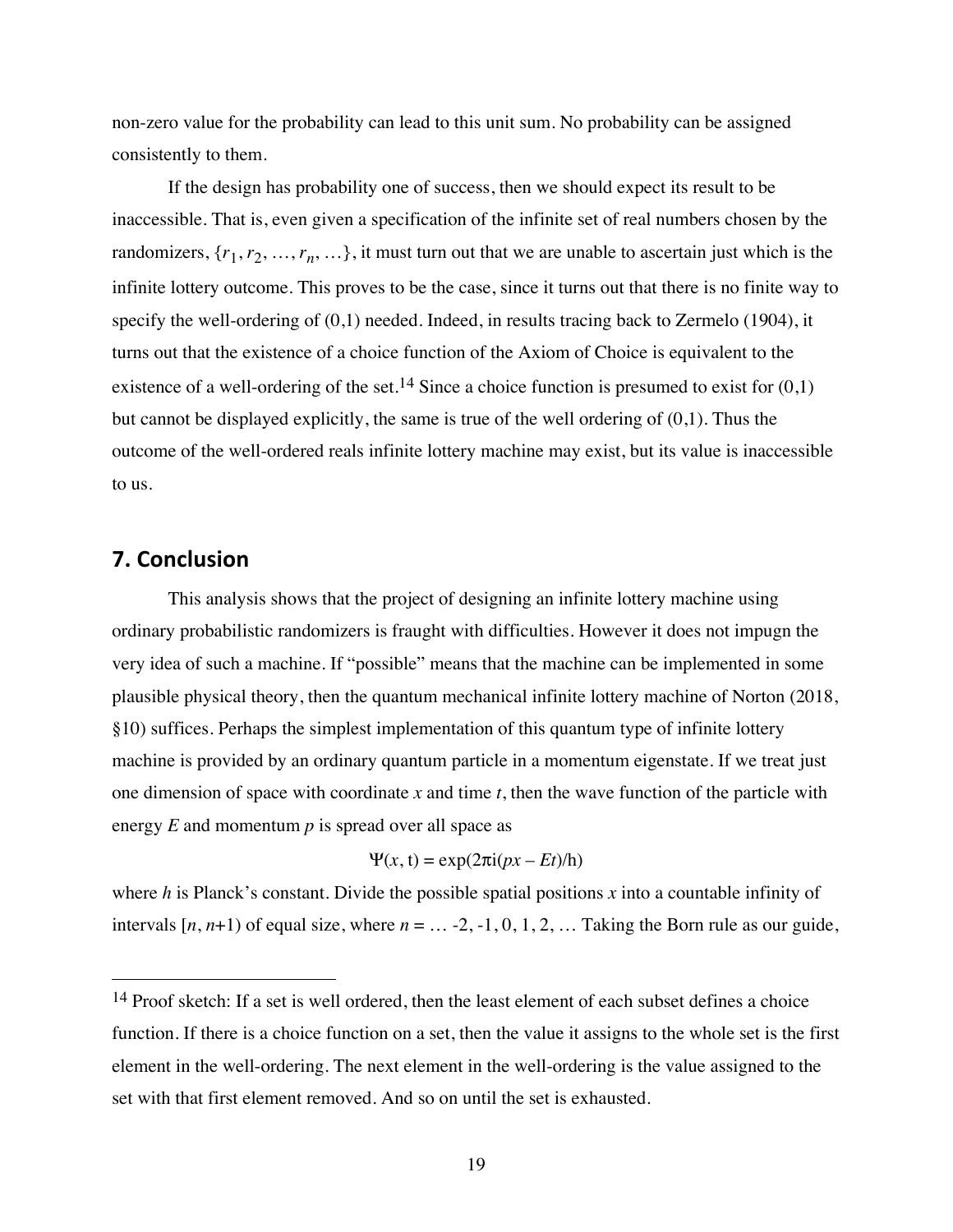the chance that the particle manifests in any of these intervals is proportional to the integral of the norm of  $\Psi(x, t)$  over this interval:

$$
Chance([n, n+1]) = \int_{n}^{n+1} \Psi^{*}(x, t) \Psi(x, t) dx = \int_{n}^{n+1} 1 dx = 1
$$

It is the same for all the intervals. If we use some scheme to number the intervals  $1, 2, 3, 4, \ldots$ , then the lottery outcome is just the number assigned to the interval in which the particle position manifests. Each arises with equal chance.

The notion of chance employed is not probabilistic. For the wave function  $\Psi(x, t)$  cannot be normalized and, thus, a full application of the Born rule is not possible. For an elaboration of the notion of chance that is applicable, see Norton (manuscript).

# Appendix: Abstract Descriptions of the Infinite Lottery Outcome

## **Spaces**

 $\overline{a}$ 

*Spin of a pointer on a dial.* <sup>15</sup> The outcome space consists of the angular position at which the pointer halts. The physical angles from 0 to  $360<sup>0</sup>$  can be represented by the half open interval of real numbers, [0,1). There is a uniform probability distribution over this interval. The rational valued outcomes employed as infinite lottery outcomes are all probability zero. One of them arises only with probability zero.

*The jumping flea.<sup>16</sup>* A flea jumps from cells 1 to 2 to 3 to ..., choosing to make each jump or not according to a probabilistic formula. The schedule of jumps is accelerated so that an infinite number can be made in finite time. If the flea halts on cell *n*, then the outcome is represented by the sequence  $\langle 1, 2, ..., n \rangle$ . The full outcome space consists of all finite sequences:  $\langle 1 \rangle$ ,  $\langle 1, 2 \rangle$ ,  $\langle 1, 2, 3 \rangle$ ,  $\langle 1, 2, 3, 4 \rangle$ , ... and the infinite sequence  $\langle 1, 2, 3, \ldots \rangle$ . Probability zero is assigned to each of the finite sequences and probability one to the infinite

<sup>15</sup> The accounts given here are minimal. For further details, see Norton (2018).

<sup>&</sup>lt;sup>16</sup> Both this jumping flea and random walk design fail to meet the requirement of equality of chances, even though their lottery outcomes are all probability zero, since the dynamical evolutions leading to the lottery outcomes are not related by symmetries of the dynamics.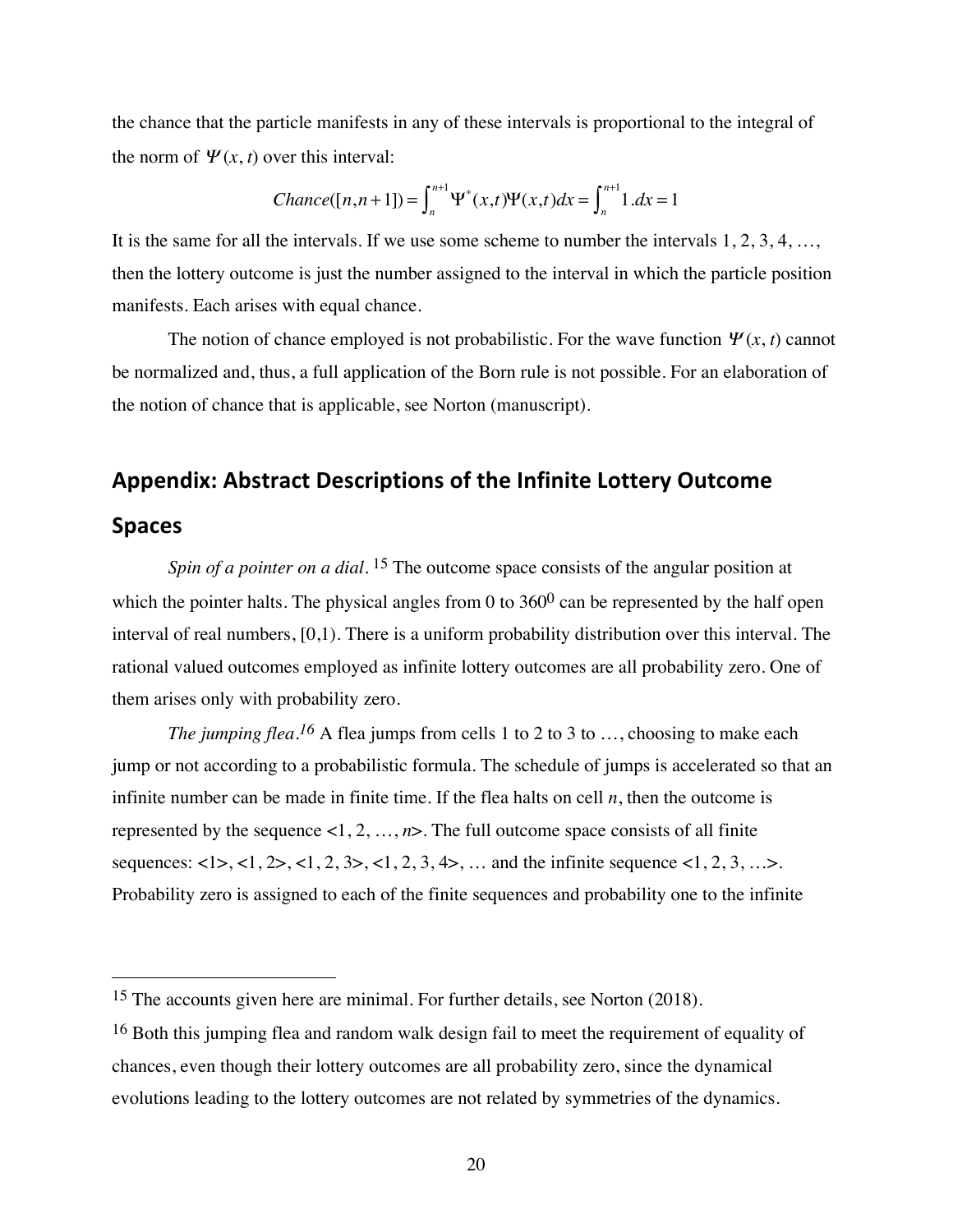sequence. This last infinite sequence represents the case of the flea never halting. With probability one, this design fails to return a result.

*The infinitely accelerated random walk.* At each stage, a walker chooses probabilistically to step left  $("-1")$ , step right  $("+1")$  or stay put  $("0")$  on an infinite road, marked off into a countable infinity of cells. The schedule of stages is accelerated so that infinitely many are completed in finite time. The probability distributions over walker position approaches arbitrarily closely to a uniform distribution as the number of stages grows large. If we take the outcome space just to consist of the final positions of the walker, as noted in Norton (2018, §8), we do not arrive at a well-defined space with a uniform probability measure. For almost all the motions fail to converge to a well-defined final position for the walker. A better choice of outcome space consists of all possible infinite sequences of  $-1$ ,  $+1$ , 0, such as  $\lt +1$ ,  $+1$ ,  $0$ ,  $-1$ ,  $0$ ,  $+1$ ,  $\ldots$ , tracking the successive motions of the walker. Almost all of these sequences will correspond to a failure of the walker position to converge to one cell. Convergence is required since the resulting cell is the infinite lottery outcome. Convergence will arise only in cases of sequences with an infinite tail of 0's. For example  $\lt 1, +1, +1, -1, 0, 0, 0, 0, 0, 0, \ldots$  > corresponds to a walker halting at two positions to the right of the start. Each of these convergent sequences is a probability zero outcome. Since there is only a countable infinity of them,  $17$  there is a probability zero that any arises and, *a fortiori*, a probability zero that the infinite lottery machine returns any of the requisite infinite lottery outcomes.

*The infinite array of coin tosses*. The randomizer consists of an infinity of coin toss outcomes, arranged in one quadrant of a two dimensional array. Representing heads by "1" and tails by "0", the outcome space consists of infinite two dimensional arrays of 1 and 0. The infinite lottery outcomes are encoded in rows with particular configurations. The outcome *n* is encoded in a row whose first *n* elements are 1 and all of whose remaining elements are 0. Thus the row <1, 1, 1, 1, 1, 0, 0, 0, 0, 0, ... > encodes the lottery outcome 5. The outcome provided by the lottery machine is the number encoded in the first row of the array that encodes a number. Once the correction of Norton and Pruss (2018) is accommodated, there is a probability of zero

<sup>&</sup>lt;sup>17</sup> Proof: each convergent sequence has a finite initial sequence of  $+1$ ,  $-1$  and 0. Taking them as the digits of a base 3 ternary arithmetic and reading the initial sequence in reverse, each convergent sequence can be encoded by a unique natural number.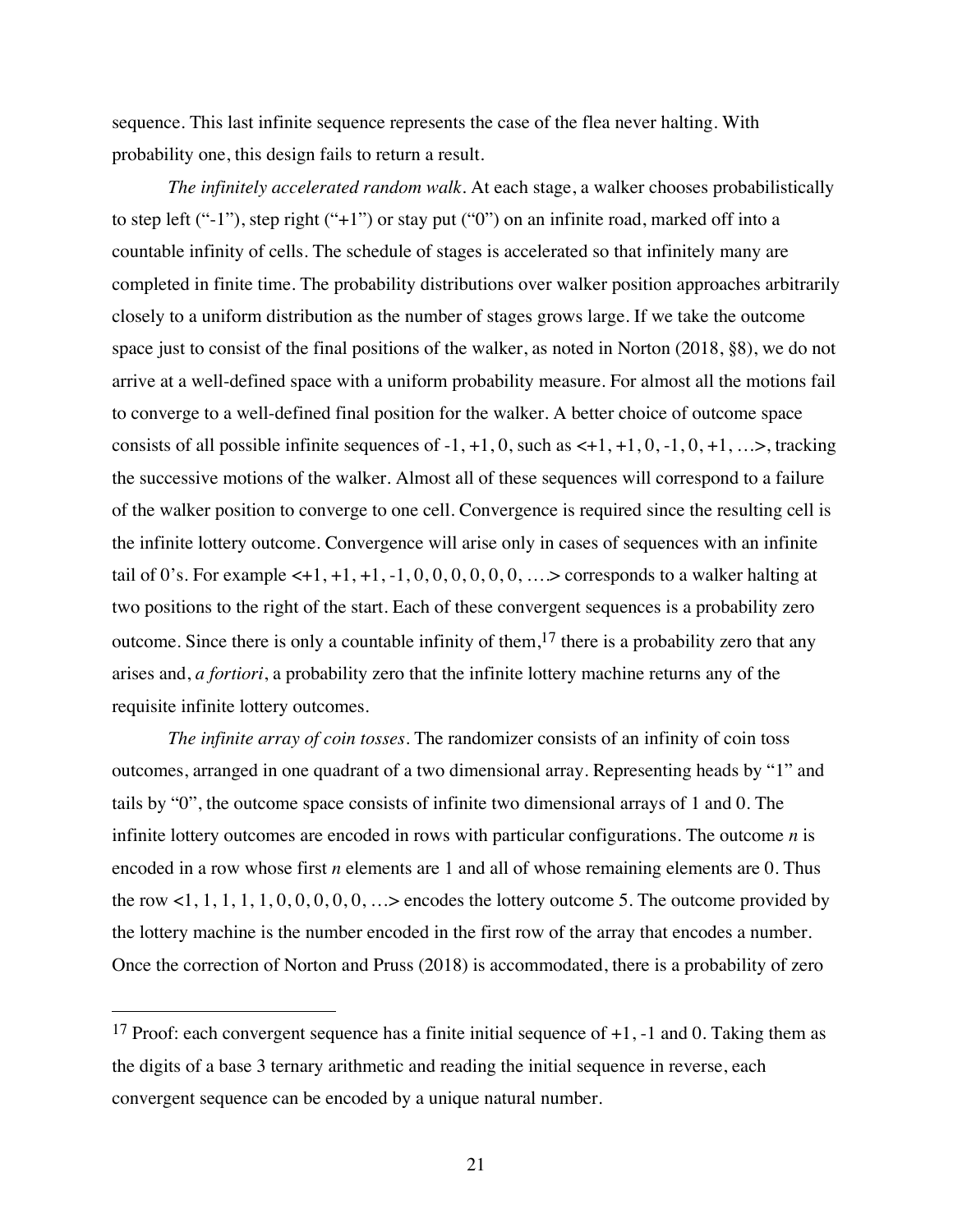that there is such a row in the array, so that the machine operates successfully only with probability zero. For the probability that any nominated row encodes some fixed number is zero. Since there is a countable infinity of possible numbers to be encoded, there is a probability zero that some nominated row encodes any number. Finally, since there is a countable infinity of rows, there is a probability zero that any of them encode a number.<sup>18</sup>

*Hansen's reversed supertask*. An urn initially contains a countable infinity of numbered balls. In a reversed supertask, actions are undertaken at times …, 1/*n*, …, 1/4, 1/3, 1/2. At time  $1/n$ , an urn that contains exactly  $n+1$  balls arrives. One ball is chosen with equal probability and removed, so that an urn with only *n* balls is passed on to time  $1/(n-1)$ . At time 1, there is only one ball left in the urn and it has been chosen by a process that favors all balls equally. In spite of its ingenuity, this design is not successful since, as described in Norton (2018, §9), it fails to specify a way for the process to start at time 0 so that the urn at any time 1/*n* can pass on an urn containing just *n* balls. However its outcome space still conforms with the above description. If we write  $S_n$  for the *n* membered set of numbers of the *n* balls passed on at time  $1/n$ , then the abstract description of the outcome space consists of all possible infinite sequences of sets of natural numbers <…,  $S_n$ ,  $S_{n-1}$ , …,  $S_3$ ,  $S_2$ ,  $S_1$ >, such that …⊃  $S_n$  ⊃  $S_{n-1}$  ⊃ … ⊃  $S_3$  ⊃  $S_2$  ⊃  $S_1$ .

If this is the total space, there is no well-defined probability measure over it that conforms with the design specification. The specification only provides conditional probabilities connecting successive stages. For example, for any specific outcome " $k$ ", that is, that  $S_1 = \{k\}$ , for *k* any nominated natural number, we must have the conditional probability

$$
P(S_1 = \{k\} \mid k \in S_n) = 1/n
$$

since the dynamics of ball removal does not favor any ball. These conditional probabilities cannot be combined into an unconditional probability measure. For such an unconditional probability measure over the whole space, if it exists, would satisfy

$$
P(S_1 = \{k\}) = \sum P(S_1 = \{k\} \mid k \in S_n) \ge P(k \in S_n) = 1/n \sum P(k \in S_n)
$$

<sup>&</sup>lt;sup>18</sup> There is a probability one that first row encodes no number; and so on for the rest of the rows. Therefore the probability that none the rows encode a number is the product of infinitely many of these unit probabilities, which is one.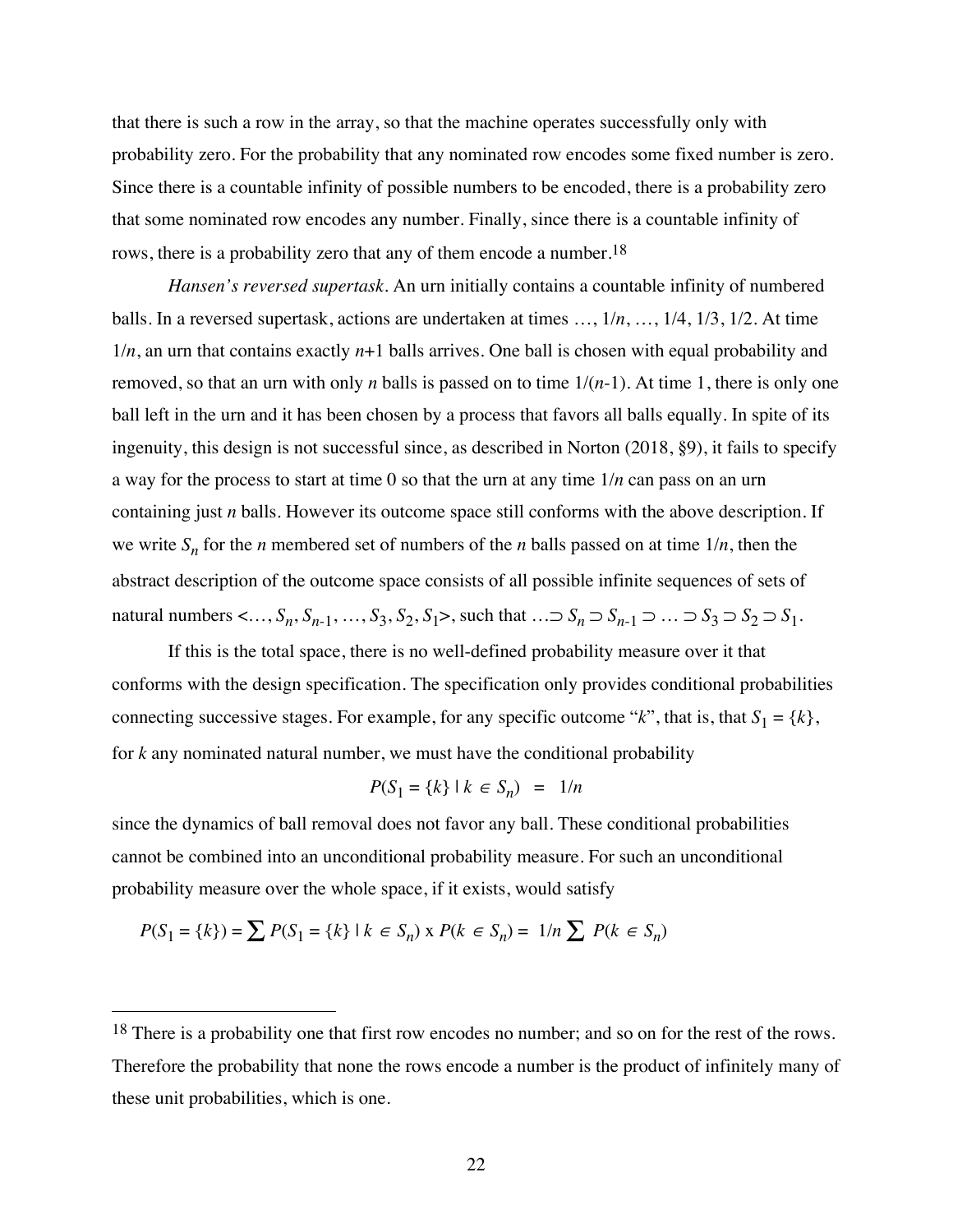where the summation extends over all *n*-member sets  $S_n$  containing *k*. Since the summed probabilities in this formula must be less than or equal to one, it follows that  $P(S_1 = \{k\}) \le 1/n$ . Since there are infinitely many stages, *n* can be set as large as we like, so that  $P(S_1 = \{k\}) = 0$ . Since there are only countably many *k* and one of them must be realized, these probabilities  $P(S_1 = \{k\})$  must sum to unity if the unconditional probability measure is to normalize. However since all  $P(S_1 = \{k\})$  equal zero, they sum to zero.<sup>19</sup>

This failure is not the same as the nonmeasurable character of the Vitali sets. For in the latter case there is a probability measure over the entire space in which the Vitali sets are subsets. In the present case, what does not exist is the probability measure over the entire space.

# **References**

- de Finetti, Bruno. 1972. *Probability, Induction and Statistics*. London: Wiley.
- Enderton, Herbert B. 1977. *Elements of Set Theory*. New York: Academic Press.
- Hrbacek, Karel and Jech, Thomas J. 1999. *Introduction to Set Theory*. 3rd ed. Now York and Basel: Marcel Decker, Inc.

Jech, Thomas J. 1973. *The Axiom of Choice*. Amsterdam: North Holland.

- Myrvold, Wayne. 2016. "Probabilities in Statistical Mechanics," Ch. 27 in *The Oxford Handbook of Probability and Philosophy*. Eds Alan Hajek and Christopher Hitchcock. Oxford: Oxford University Press.
- Norton, John D. 2018. "How to Build an Infinite Lottery Machine." *European Journal for Philosophy of Science*. 8: 71-95.
- Norton, John D. and Pruss, Alexander R. 2018a. Correction to John D. Norton "How to Build an Infinite Lottery Machine, " *European Journal for Philosophy of Science*. 8: 143-44.
- Norton, John D. manuscript. "Infinite Lottery Machines," Ch. 13 in *The Material Theory of Induction*. http://www.pitt.edu/~jdnorton/homepage/cv.html#material\_theory

 <sup>19</sup> This analysis supercedes the conclusion of Norton (2018, §9) that the machine operates successfully only with probability zero. The present analysis shows that no well-defined probability can be assigned to successful operation.